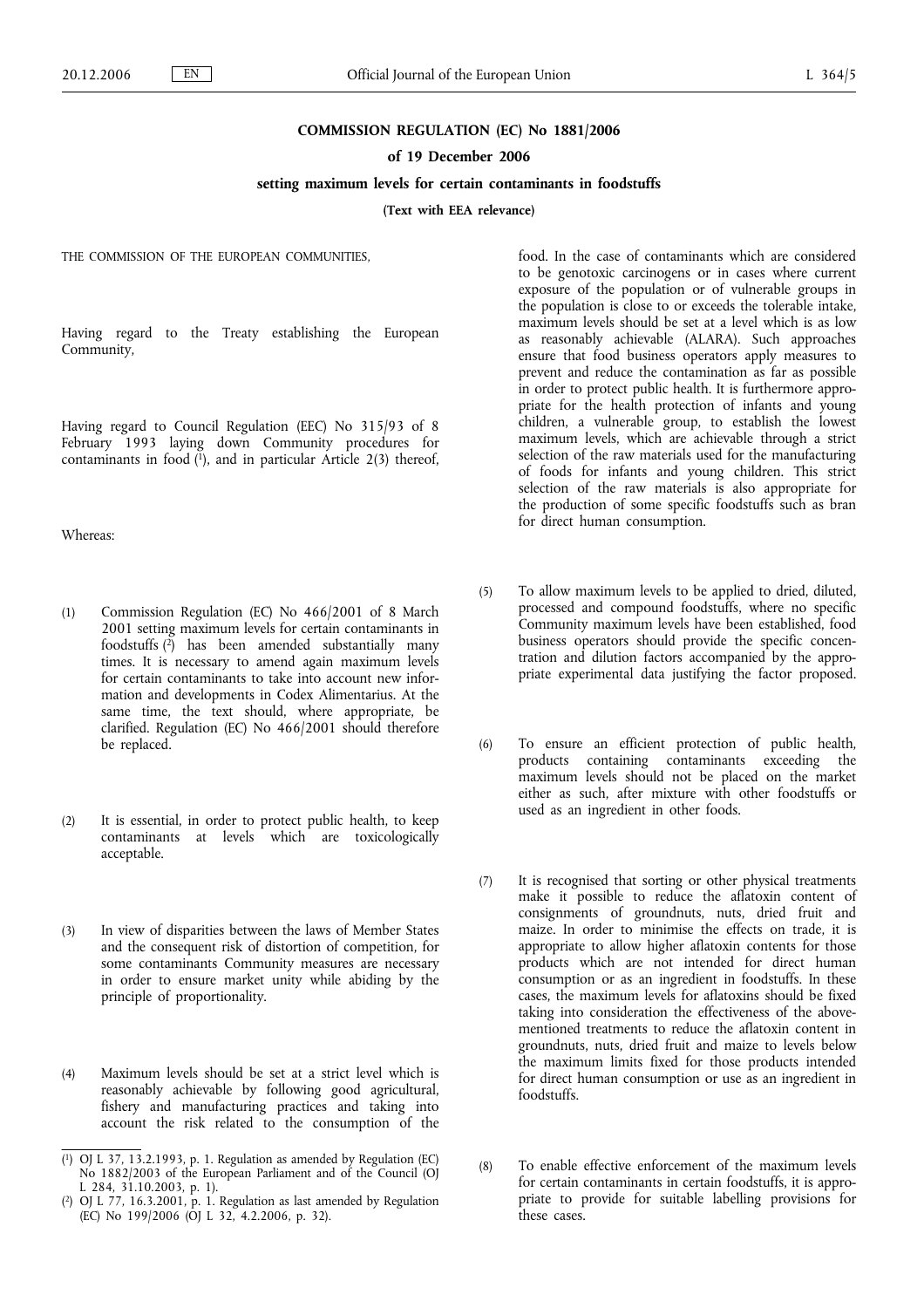- (9) Because of the climatic conditions in some Member States, it is difficult to ensure that the maximum levels are not exceeded for fresh lettuce and fresh spinach. These Member States should be allowed for a temporary period to continue to authorise the marketing of fresh lettuce and fresh spinach grown and intended for consumption in their territory with nitrate contents exceeding the maximum levels. Lettuce and spinach producers established in the Member States which have given the aforementioned authorisations should progressively modify their farming methods by applying the good agricultural practices recommended at national level.
- (10) Certain fish species originating from the Baltic region may contain high levels of dioxins and dioxin-like PCBs. A significant proportion of these fish species from the Baltic region will not comply with the maximum levels and would therefore be excluded from the diet. There are indications that the exclusion of fish from the diet may have a negative health impact in the Baltic region.
- (11) Sweden and Finland have a system in place which has the capacity to ensure that consumers are fully informed of the dietary recommendations concerning restrictions on consumption of fish from the Baltic region by identified vulnerable groups of the population in order to avoid potential health risks. Therefore, it is appropriate to grant a derogation to Finland and Sweden to place on the market for a temporary period certain fish species originating in the Baltic region and intended for consumption in their territory with levels of dioxins and dioxin-like PCBs higher than those set in this Regulation. The necessary measures must be implemented to ensure that fish and fish products not complying with the maximum levels are not marketed in other Member States. Finland and Sweden report every year to the Commission the results of their monitoring of the levels of dioxins and dioxin-like PCBs in fish from the Baltic region and the measures to reduce human exposure to dioxins and dioxin-like PCBs from the Baltic region.
- (12) To ensure that the maximum levels are enforced in a uniform way, the same sampling criteria and the same analysis performance criteria should be applied by the competent authorities throughout the Community. It is furthermore important that analytical results are reported and interpreted in a uniform way. The measures as regards sampling and analysis specified in this Regulation provide for uniform rules on reporting and interpretation.
- (13) For certain contaminants, Member States and interested parties should monitor and report levels, as well report on the progress with regard to application of pre-

ventative measures, to allow the Commission to assess the need to modify existing measures or to adopt additional measures.

- (14) Any maximum level adopted at Community level can be subject to a review to take account of the advance of scientific and technical knowledge and improvements in good agricultural, fishery and manufacturing practices.
- (15) Bran and germ can be marketed for direct human consumption and it is therefore appropriate to establish a maximum level for deoxynivalenol and zearalenone in these commodities.
- (16) Codex Alimentarius has recently set a maximum level for lead in fish which the Community accepted. It is therefore appropriate to modify the current provision for lead in fish accordingly.
- (17) Regulation (EC) No 853/2004 of the European Parliament and Council of 29 April 2004 laying down specific hygiene rules for food of animal origin  $(3)$  defines foodstuffs of animal origin, and consequently the entries as regards foodstuffs of animal origin should be amended in some cases according to the terminology used in that Regulation.
- (18) It is necessary to provide that the maximum levels for contaminants do not apply to the foodstuffs which have been lawfully placed on the Community market before the date of application of these maximum levels.
- (19) As regards nitrate, vegetables are the major source for the human intake of nitrate. The Scientific Committee on Food (SCF) stated in its opinion of 22 September 1995 (4) that the total intake of nitrate is normally well below the acceptable daily intake (ADI) of 3,65 mg/kg body weight (bw). It recommended, however, continuation of efforts to reduce exposure to nitrate via food and water.
- (20) Since climatic conditions have a major influence on the levels of nitrate in certain vegetables such as lettuce and spinach, different maximum nitrate levels should therefore be fixed depending on the season.

<sup>(</sup> 3) OJ L 139, 30.4.2004, p. 55, as corrected by OJ L 226, 25.6.2004, p. 22. Regulation as last amended by Regulation (EC) No 1662/2006 (OJ L 320, 18.11.2006, p. 1).

<sup>(</sup> 4) Reports of the Scientific Committee for Food, 38th series, Opinion of the Scientific Committee for Food on nitrates and nitrite, p. 1, http://ec.europa.eu/food/fs/sc/scf/reports/scf\_reports\_38.pdf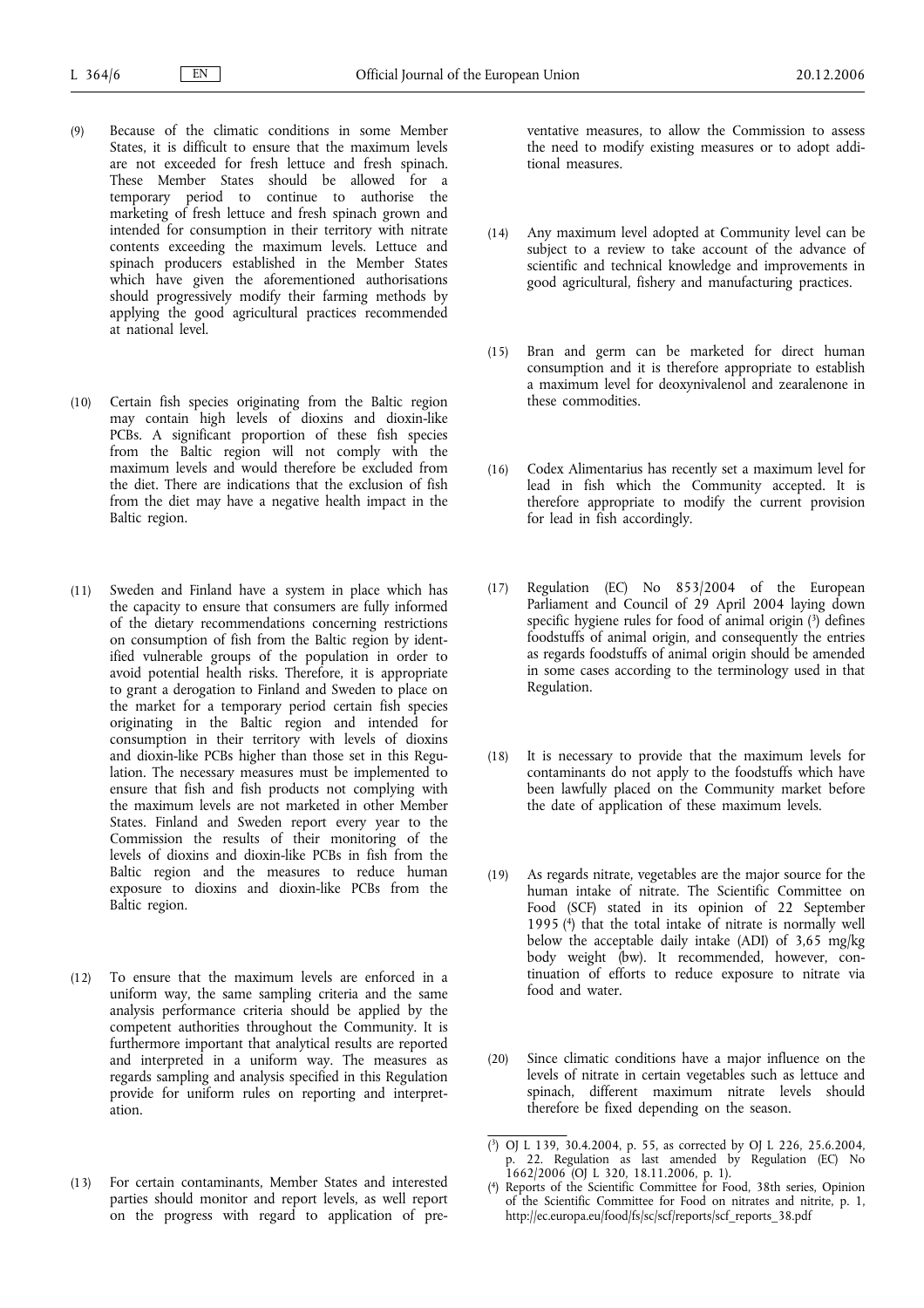- (21) As regards aflatoxins, the SCF expressed in its opinion of 23 September 1994 that aflatoxins are genotoxic carcinogens  $(5)$ . Based on that opinion, it is appropriate to limit the total aflatoxin content of food (sum of aflatoxins  $B_1$ ,  $B_2$ ,  $G_1$  and  $G_2$ ) as well as the aflatoxin  $B_1$ content alone, aflatoxin  $B_1$  being by far the most toxic compound. For aflatoxin  $M_1$  in foods for infants and young children, a possible reduction of the current maximum level should be considered in the light of developments in analytical procedures.
- (22) As regards ochratoxin A (OTA), the SCF adopted a scientific opinion on 17 September 1998  $(\hat{6})$ . An assessment of the dietary intake of OTA by the population of the Community has been performed  $(7)$  in the framework of Council Directive 93/5/EEC of 25 February 1993 on assistance to the Commission and cooperation by the Member States in the scientific examination of questions relating to food (8) (SCOOP). The European Food Safety Authority (EFSA) has, on a request from the Commission, adopted an updated scientific opinion relating to ochratoxin A in food on 4 April 2006 (9), taking into account new scientific information and derived a tolerable weekly intake (TWI) of 120 ng/kg bw.
- (23) Based on these opinions, it is appropriate to set maximum levels for cereals, cereal products, dried vine fruit, roasted coffee, wine, grape juice and foods for infants and young children, all of which contribute significantly to general human exposure to OTA or to the exposure of vulnerable groups of consumers such as children.
- (24) The appropriateness of setting a maximum level for OTA in foodstuffs such as dried fruit other than dried vine fruit, cocoa and cocoa products, spices, meat products, green coffee, beer and liquorice, as well as a review of the existing maximum levels, in particular for OTA in dried vine fruit and grape juice, will be considered in the light of the recent EFSA scientific opinion.

- http://ec.europa.eu/food/fs/sc/scf/out14\_en.html ( 7) Reports on tasks for scientific cooperation, Task 3.2.7 'Assessment
- of dietary intake of Ochratoxin A by the population of EU Member States'.

http://ec.europa.eu/food/food/chemicalsafety/contaminants/ task  $3-2-7$  en.pdf

- ( 8) OJ L 52, 4.3.1993, p. 18.
- ( 9) Opinion of the Scientific Panel on contaminants in the Food Chain of the EFSA on a request from the Commission related to ochratoxin A in food. http://www.efsa.europa.eu/etc/medialib/efsa/ science/contam/contam\_opinions/1521.Par.0001.File.dat/contam\_op \_ej365\_ochratoxin\_a\_food\_en1.pdf
- (25) As regards patulin, the SCF endorsed in its meeting on 8 March 2000 the provisional maximum tolerable daily intake (PMTDI) of 0,4  $\mu$ g/kg bw for patulin (<sup>10</sup>).
- (26) In 2001, a SCOOP-task 'Assessment of the dietary intake of patulin by the population of EU Member States' in the framework of Directive 93/5/EEC was performed (11).
- (27) Based on that assessment and taking into account the PMTDI, maximum levels should be set for patulin in certain foodstuffs to protect consumers from unacceptable contamination. These maximum levels should be reviewed and, if necessary, reduced taking into account the progress in scientific and technological knowledge and the implementation of Commission Recommendation 2003/598/EC of 11 August 2003 on the prevention and reduction of patulin contamination in apple juice and apple juice ingredients in other beverages  $(12)$ .
- (28) As regards Fusarium toxins, the SCF has adopted several opinions evaluating deoxynivalenol in December 1999 (13) establishing a tolerable daily intake (TDI) of 1 μg/kg bw, zearalenone in June 2000 (14) establishing a temporary TDI of 0,2 μg/kg bw, fumonisins in October 2000 ( $15$ ) (updated in April 2003) ( $16$ ) establishing a TDI of 2 μg/kg bw, nivalenol in October 2000 (17) establishing a temporary TDI of 0,7 μg/kg bw, T-2 and HT-2 toxin in May 2001 (18) establishing a combined temporary TDI of 0,06 μg/kg bw and the trichothecenes as group in February 2002  $(19)$ .
- ( 10) Minutes of the 120th Meeting of the Scientific Committee on Food held on 8 and 9 March 2000 in Brussels, Minute statement on patulin. http://ec.europa.eu/food/fs/sc/scf/out55\_en.pdf
- ( 11) Reports on tasks for scientific cooperation, Task 3.2.8, 'Assessment of dietary intake of Patulin by the population of EU Member States'. http://ec.europa.eu/food/food/chemicalsafety/contaminants/ 3.2.8\_en.pdf
- ( 12) OJ L 203, 12.8.2003, p. 34.
- ( 13) Opinion of the Scientific Committee on Food on Fusarium-toxins Part 1: Deoxynivalenol (DON), (expressed on 2 December 1999) http://ec.europa.eu/food/fs/sc/scf/out44\_en.pdf
- ( 14) Opinion of the Scientific Committee on Food on Fusarium-toxins Part 2: Zearalenone (ZEA), (expressed on 22 June 2000) http://ec.europa.eu/food/fs/sc/scf/out65\_en.pdf
- ( 15) Opinion of the Scientific Committee on Food on Fusarium-toxins Part 3: Fumonisin B<sub>1</sub> (FB<sub>1</sub>) (expressed on 17 October 2000)<br>http://ec.europa.eu/food/fs/sc/scf/out73\_en.pdf
- ( 16) Updated opinion of the Scientific Committee on Food on Fumonisin  $\overline{B}_1$ ,  $B_2$  and  $B_3$  (expressed on 4 April 2003) http://ec.europa.eu/food/fs/sc/scf/out185\_en.pdf
- ( 17) Opinion of the Scientific Committee on Food on Fusarium-toxins Part 4: Nivalenol (expressed on 19 October 2000) http://ec.europa.eu/food/fs/sc/scf/out74\_en.pdf
- ( 18) Opinion of the Scientific Committee on Food on Fusarium-toxins Part 5: T-2 toxin and HT-2 toxin (adopted on 30 May 2001) http://ec.europa.eu/food/fs/sc/scf/out88\_en.pdf
- ( 19) Opinion of the Scientific Committee on Food on Fusarium-toxins Part 6: Group evaluation of T-2 toxin, HT-2toxin, nivalenol and deoxynivalenol. (adopted on 26 February 2002) http://ec.europa.eu/food/fs/sc/scf/out123\_en.pdf

<sup>(</sup> 5) Reports of the Scientific Committee for Food, 35th series, Opinion of the Scientific Committee for Food on aflatoxins, ochratoxin A and patulin, p. 45,

http://ec.europa.eu/food/fs/sc/scf/reports/scf\_reports\_35.pdf ( 6) Opinion of the Scientific Committee on Food on Ochratoxin A (expressed on 17 September 1998)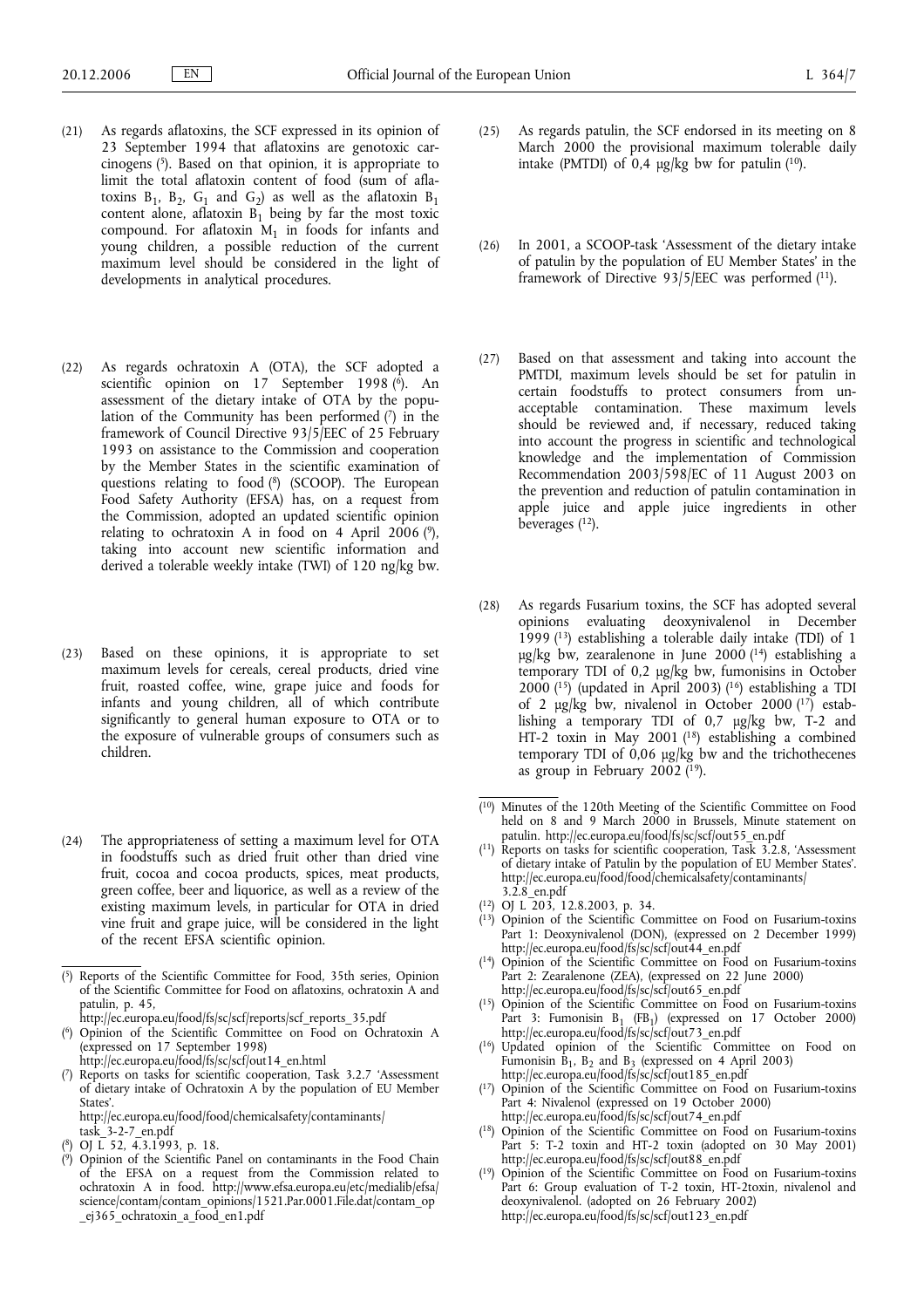- (29) In the framework of Directive 93/5/EEC the SCOOP-task 'Collection of occurrence data on Fusarium toxins in food and assessment of dietary intake by the population of EU Member States' was performed and finalised in September 2003 (<sup>20</sup>).
- (30) Based on the scientific opinions and the assessment of the dietary intake, it is appropriate to set maximum levels for deoxynivalenol, zearalenone and fumonisins. As regards fumonisins, monitoring control results of the recent harvests indicate that maize and maize products can be very highly contaminated by fumonisins and it is appropriate that measures are taken to avoid such unacceptably highly contaminated maize and maize products can enter the food chain.
- (31) Intake estimates indicate that the presence of T-2 and HT-2 toxin can be of concern for public health. Therefore, the development of a reliable and sensitive method, collection of more occurrence data and more investigations/research in the factors involved in the presence of T-2 and HT-2 toxin in cereals and cereal products, in particular in oats and oat products, is necessary and of high priority.
- (32) It is not necessary due to co-occurrence to consider specific measures for 3-acetyl deoxynivalenol, 15-acetyl  $deoxynivalent$  and fumonisin  $B_3$ , as measures with regard to in particular deoxynivalenol and fumonisin  $B_1$ and  $B_2$  would also protect the human population from an unacceptable exposure from 3-acetyl deoxynivalenol, 15-acetyl deoxynivalenol and fumonisin  $B_3$ . The same applies to nivalenol for which to a certain degree cooccurrence with deoxynivalenol can be observed. Furthermore, human exposure to nivalenol is estimated to be significantly below the t-TDI. As regards other trichothecenes considered in the abovementioned SCOOP-task, such as 3-acetyldeoxynivalenol, 15-acetyldeoxynivalenol, fusarenon-X, T2-triol, diacetoxyscirpenol, neosolaniol, monoacetoxyscirpenol and verrucol, the limited information available indicates that they do not occur widely and the levels found are generally low.
- (33) Climatic conditions during the growth, in particular at flowering, have a major influence on the Fusarium toxin content. However, good agricultural practices, whereby the risk factors are reduced to a minimum, can prevent to a certain degree the contamination by *Fusarium* fungi. Commission Recommendation 2006/583/EC of 17 August 2006 on the prevention and reduction of Fusarium toxins in cereals and cereal products (21) contains general principles for the prevention and reduction of Fusarium toxin contamination (zearalenone,

fumonisins and trichothecenes) in cereals to be implemented by the development of national codes of practice based on these principles.

- (34) Maximum levels of Fusarium toxins should be set for unprocessed cereals placed on the market for first-stage processing. Cleaning, sorting and drying procedures are not considered as first-stage processing insofar as no physical action is exerted on the grain kernel itself. Scouring is to be considered as first-stage processing.
- (35) Since the degree to which Fusarium toxins in unprocessed cereals are removed by cleaning and processing may vary, it is appropriate to set maximum levels for final consumer cereal products as well as for major food ingredients derived from cereals to have enforceable legislation in the interest of ensuring public health protection.
- (36) For maize, not all factors involved in the formation of Fusarium toxins, in particular zearalenone and fumonisins  $B_1$  and  $B_2$ , are yet precisely known. Therefore, a time period is granted to enable food business operators in the cereal chain to perform investigations on the sources of the formation of these mycotoxins and on the identification of the management measures to be taken to prevent their presence as far as reasonably possible. Maximum levels based on currently available occurrence data are proposed to apply from 2007 in case no specific maximum levels based on new information on occurrence and formation are set before that time.
- (37) Given the low contamination levels of Fusarium toxins found in rice, no maximum levels are proposed for rice or rice products.
- (38) A review of the maximum levels for deoxynivalenol, zearalenone, fumonisin  $B_1$  and  $B_2$  as well as the appropriateness of setting a maximum level for T-2 and HT-2 toxin in cereals and cereal products should be considered by 1 July 2008, taking into account the progress in scientific and technological knowledge on these toxins in food.
- (39) As regards lead, the SCF adopted an opinion on 19 June 1992 $(2^2)$  endorsing the provisional tolerable weekly intake (PTWI) of  $25 \mu g/kg$  bw proposed by the WHO in 1986. The SCF concluded in its opinion that the mean level in foodstuffs does not seem to be a cause of immediate concern.

<sup>(</sup> 20) Reports on tasks for scientific cooperation, Task 3.2.10 'Collection of occurrence data of Fusarium toxins in food and assessment of dietary intake by the population of EU Member States'. http://ec.europa.eu/food/fs/scoop/task3210.pdf

<sup>(</sup> 21) OJ L 234, 29.8.2006, p. 35.

<sup>(</sup> 22) Reports of the Scientific Committee for Food, 32nd series, Opinion of the Scientific Committee for Food on 'The potential risk to health presented by lead in food and drink', p. 7, http://ec.europa.eu/food/fs/sc/scf/reports/scf\_reports\_32.pdf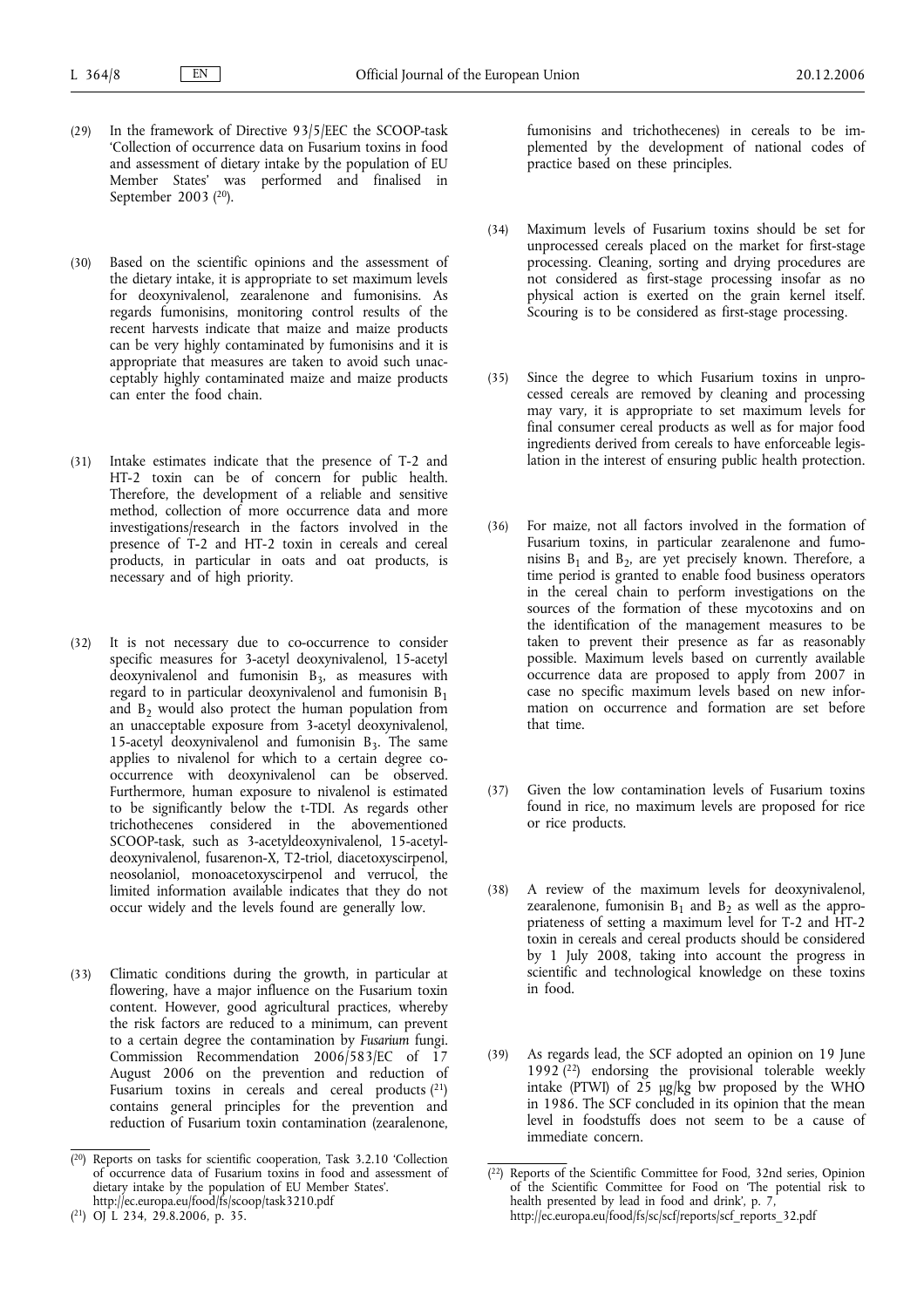- (40) In the framework of Directive 93/5/EEC 2004 the SCOOP-task 3.2.11 'Assessment of the dietary exposure to arsenic, cadmium, lead and mercury of the population of the EU Member States' was performed in  $2004$  (<sup>23</sup>). In view of this assessment and the opinion delivered by the SCF, it is appropriate to take measures to reduce the presence of lead in food as much as possible
- (41) As regards cadmium, the SCF endorsed in its opinion of 2 June 1995 ( $24$ ) the PTWI of 7  $\mu$ g/kg bw and recommended greater efforts to reduce dietary exposure to cadmium since foodstuffs are the main source of human intake of cadmium. A dietary exposure assessment was performed in the SCOOP-task 3.2.11. In view of this assessment and the opinion delivered by the SCF, it is appropriate to take measures to reduce the presence of cadmium in food as much as possible.
- (42) As regards mercury EFSA adopted on 24 February 2004 an opinion related to mercury and methylmercury in food (25) and endorsed the provisional tolerable weekly intake of 1,6 μg/kg bw. Methylmercury is the chemical form of most concern and can make up more than 90 % of the total mercury in fish and seafood. Taking into account the outcome of the SCOOP-task 3.2.11, EFSA concluded that the levels of mercury found in foods, other than fish and seafood, were of lower concern. The forms of mercury present in these other foods are mainly not methylmercury and they are therefore considered to be of lower risk.
- (43) In addition to the setting of maximum levels, targeted consumer advice is an appropriate approach in the case of methylmercury for protecting vulnerable groups of the population. An information note on methylmercury in fish and fishery products responding to this need has therefore been made available on the website of the Health and Consumer Protection Directorate-General of the European Commission (26). Several Member States have also issued advice on this issue that is relevant to their population.
- (44) As regards inorganic tin, the SCF concluded in its opinion of 12 December 2001 $(27)$  that levels of inorganic tin of 150 mg/kg in canned beverages and 250 mg/kg in other canned foods may cause gastric irritation in some individuals.
- (45) To protect public health from this health risk it is necessary to set maximum levels for inorganic tin in canned foods and canned beverages. Until data becomes available on the sensitivity of infants and young children to inorganic tin in foods, it is necessary on a precautionary basis to protect the health of this vulnerable population group and to establish lower maximum levels.
- (46) As regards 3-monochloropropane-1,2-diol (3-MCPD) the SCF adopted on 30 May 2001 a scientific opinion as regards 3-MCPD in food (28), updating its opinion of  $16$  December 1994 ( $29$ ) on the basis of new scientific information and established a tolerable daily intake (TDI) of 2 μg/kg bw for 3-MCPD.
- (47) In the framework of Directive 93/5/EEC the SCOOP-task 'Collection and collation of data on levels of 3-MCPD and related substances in foodstuffs' was performed and finalised in June 2004 ( $30$ ). The main contributors of 3-MCPD to dietary intake were soy sauce and soy-sauce based products. Some other foods eaten in large quantities, such as bread and noodles, also contributed significantly to intake in some countries because of high consumption rather than high levels of 3-MCPD present in these foods.
- (48) Accordingly maximum levels should be set for 3-MCPD in hydrolysed vegetable protein (HVP) and soy sauce taking into account the risk related to the consumption of these foods. Member States are requested to examine other foodstuffs for the occurrence of 3-MCPD in order to consider the need to set maximum levels for additional foodstuffs.

( 29) Reports of the Scientific Committee for Food, 36th series, Opinion of the Scientific Committee for Food on 3-monochloro-propane-1,2-diol 3-MCPD), p. 31, http://ec.europa.eu/food/fs/sc/scf/reports/scf\_reports\_36.pdf

<sup>(</sup> 23) Reports on tasks for scientific co-operation, Task 3.2.11 'Assessment of dietary exposure to arsenic, cadmium, lead and mercury of the population of the EU Member States'. http://ec.europa.eu/food/food/chemicalsafety/contaminants/scoop\_ 3-2-11\_heavy\_metals\_report\_en.pdf

<sup>(</sup> 24) Reports of the Scientific Committee for Food, 36th series, Opinion of the Scientific Committee for Food on cadmium, p. 67, http://ec.europa.eu/food/fs/sc/scf/reports/scf\_reports\_36.pdf

 $(25)$ 25) Opinion of the Scientific Panel on contaminants in the Food Chain of the European Food Safety Authority (EFSA) on a request from the Commission related to mercury and methylmercury in food (adopted on 24 February 2004) http://www.efsa.eu.int/science/contam/contam\_opinions/259/ opinion\_contam\_01\_en1.pdf

 $(26)$ 26) http://ec.europa.eu/food/food/chemicalsafety/contaminants/ information\_note\_mercury-fish\_12-05-04.pdf

<sup>(</sup> 27) Opinion of the Scientific Committee on Food on acute risks posed by tin in canned foods (adopted on 12 December 2001) http://ec.europa.eu/food/fs/sc/scf/out110\_en.pdf

<sup>(</sup> 28) Opinion of the Scientific Committee on Food on 3-monochloropropane-1,2-diol (3-MCPD) updating the SCF opinion of 1994 (adopted on 30 May 2001)

http://ec.europa.eu/food/fs/sc/scf/out91\_en.pdf

<sup>(</sup> 30) Reports on tasks for scientific cooperation, Task 3.2.9 'Collection and collation of data on levels of 3-monochloropropanediol (3- MCPD) and related substances in foodstuffs'. http://ec.europa.eu/ food/food/chemicalsafety/contaminants/scoop\_3-2-9\_final\_report\_ chloropropanols\_en.pdf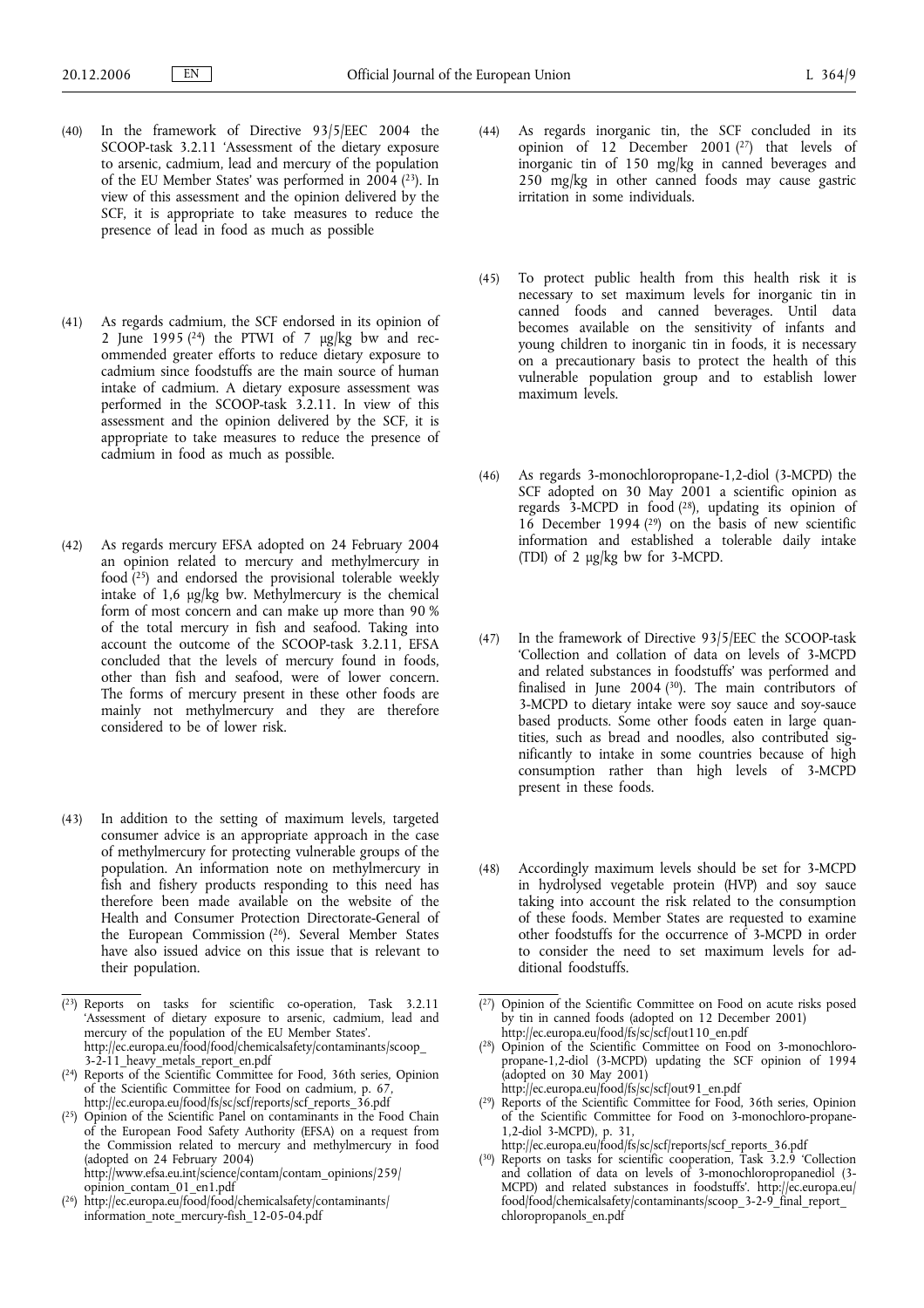- (49) As regards dioxins and PCBs, the SCF adopted on 30 May 2001 an opinion on dioxins and dioxin-like PCBs in food  $(31)$ , updating its opinion of 22 November  $2000$  (32) fixing a tolerable weekly intake (TWI) of 14 pg World Health Organisation toxic equivalent (WHO-TEQ)/kg bw for dioxins and dioxin-like PCBs.
- (50) Dioxins as referred to in this Regulation cover a group of 75 polychlorinated dibenzo-p-dioxin (PCDD) congeners and 135 polychlorinated dibenzofuran (PCDF) congeners, of which 17 are of toxicological concern. Polychlorinated biphenyls (PCBs) are a group of 209 different congeners which can be divided into two groups according to their toxicological properties: 12 congeners exhibit toxicological properties similar to dioxins and are therefore often termed dioxin-like PCBs. The other PCBs do not exhibit dioxin-like toxicity but have a different toxicological profile.
- (51) Each congener of dioxins or dioxin-like PCBs exhibits a different level of toxicity. In order to be able to sum up the toxicity of these different congeners, the concept of toxic equivalency factors (TEFs) has been introduced to facilitate risk assessment and regulatory control. This means that the analytical results relating to all the individual dioxin and dioxin-like PCB congeners of toxicological concern are expressed in terms of a quantifiable unit, namely the TCDD toxic equivalent (TEQ).
- (52) Exposure estimates taking into account the SCOOP-task 'Assessment of dietary intake of dioxins and related PCBs by the population of EU Member States' finalised in June  $2000$  ( $33$ ) indicate that a considerable proportion of the Community population has a dietary intake in excess of the TWI.
- (53) From a toxicological point of view, any level set should apply to both dioxins and dioxin-like PCBs, but in 2001 maximum levels were set on Community level only for dioxins and not for dioxin-like PCBs, given the very
- ( 31) Opinion of the Scientific Committee on Food on the risk assessment of dioxins and dioxin-like PCBs in food. Update based on new scientific information available since the adoption of the SCF opinion of 22nd November 2000 (adopted on 30 May 2001) http://ec.europa.eu/food/fs/sc/scf/out90\_en.pdf
- ( 32) Opinion of the Scientific Committee on Food on the risk assessment of dioxins and dioxin-like PCBs in food. (adopted on 22 November 2000) http://ec.europa.eu/food/fs/sc/scf/out78\_en.pdf
- ( 33) Reports on tasks for scientific cooperation, Task 3.2.5 'Assessment of dietary intake of dioxins and related PCBs by the population of EU Member States'.

http://ec.europa.eu/dgs/health\_consumer/library/pub/pub08\_en.pdf (

limited data available at that time on the prevalence of dioxin-like PCBs. Since 2001, however, more data on the presence of dioxin-like PCBs have become available, therefore, maximum levels for the sum of dioxins and dioxin-like PCBs have been set in 2006 as this is the most appropriate approach from a toxicological point of view. In order to ensure a smooth transition, the levels for dioxins should continue to apply for a transitional period in addition to the levels for the sum of dioxins and dioxin-like PCBs. Foodstuffs must comply during that transitional period with the maximum levels for dioxins and with the maximum levels for the sum of dioxins and dioxin-like PCBs. Consideration will be given by 31 December 2008 to dispensing with the separate maximum levels for dioxins.

- (54) In order to encourage a proactive approach to reducing the dioxins and dioxin-like PCBs present in food and feed, action levels were set by Commission Recommendation 2006/88/EC of 6 February 2006 on the reduction of the presence of dioxins, furans and PCBs in feedingstuffs and foodstuffs (34). These action levels are a tool for competent authorities and operators to highlight those cases where it is appropriate to identify a source of contamination and to take measures to reduce or eliminate it. Since the sources of dioxins and dioxinlike PCBs are different, separate action levels are determined for dioxins on the one hand and for dioxin-like PCBs on the other hand. This proactive approach to actively reduce the dioxins and dioxin-like PCBs in feed and food and consequently, the maximum levels applicable should be reviewed within a defined period of time with the objective to set lower levels. Therefore, consideration will be given by 31 December 2008 to significantly reducing the maximum levels for the sum of dioxins and dioxin-like PCBs.
- (55) Operators need to make efforts to step up their capacity to remove dioxins, furans and dioxin-like PCBs from marine oil. The significant lower level, to which consideration shall be given by 31 December 2008, shall be based on the technical possibilities of the most effective decontamination procedure.
- (56) As regards the establishment of maximum levels for other foodstuffs by 31 December 2008, particular attention shall be paid to the need to set specific lower maximum levels for dioxins and dioxin-like PCBs in foods for infants and young children in the light of the monitoring data obtained through the 2005, 2006 and 2007 programmes for monitoring dioxins and dioxinlike PCBs in foods for infants and young children.

 $\overline{(^{34})}$  OJ L 42, 14.2.2006, p. 26.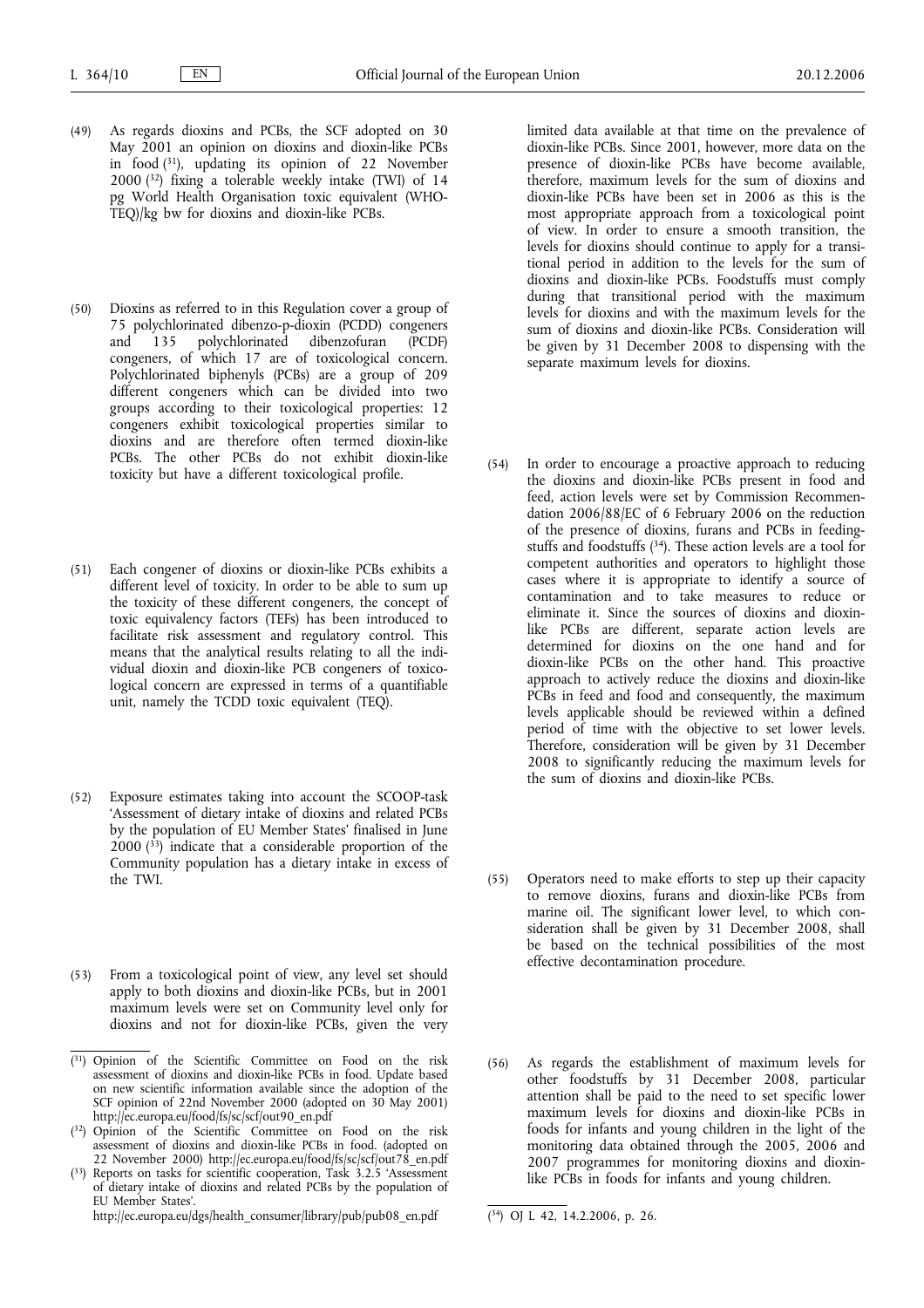- (57) As regards polycyclic aromatic hydrocarbons, the SCF concluded in its opinion of 4 December 2002  $(35)$  that a number of polycyclic aromatic hydrocarbons (PAH) are genotoxic carcinogens. The Joint FAO/WHO Expert Committee on Food Additives (JECFA) performed in 2005 a risk assessment on PAHs and estimated margins of exposure (MOE) for PAH as a basis for advice on compounds that are both genotoxic and carcinogenic (36).
- (58) According to the SCF, benzo(a)pyrene can be used as a marker for the occurrence and effect of carcinogenic PAH in food, including also benz(a)anthracene, benzo(b)fluoranthene, benzo(j)fluoranthene, benzo(k)fluoranthene, benzo(g,h,i)perylene, chrysene, cyclopenta(c,d)pyrene, dibenz(a,h)anthracene, dibenzo(a,e)pyrene, dibenzo(a,h) pyrene, dibenzo(a,i)pyrene, dibenzo(a,l)pyrene, indeno(1,2,3-cd)pyrene and 5-methylchrysene. Further analyses of the relative proportions of these PAH in foods would be necessary to inform a future review of the suitability of maintaining benzo(a)pyrene as a marker. In addition benzo(c)fluorene should be analysed, following a recommendation of JECFA.
- (59) PAH can contaminate foods during smoking processes and heating and drying processes that allow combustion products to come into direct contact with food. In addition, environmental pollution may cause contamination with PAH, in particular in fish and fishery products.
- (60) In the framework of Directive 93/5/EEC, a specific SCOOP-task 'Collection of occurrence data on PAH in food' has been performed in  $2004$  ( $37$ ). High levels were found in dried fruits, olive pomace oil, smoked fish, grape seed oil, smoked meat products, fresh molluscs, spices/sauces and condiments.
- (61) In order to protect public health, maximum levels are necessary for benzo(a)pyrene in certain foods containing fats and oils and in foods where smoking or drying processes might cause high levels of contamination. Maximum levels are also necessary in foods where environmental pollution may cause high levels of contamination, in particular in fish and fishery products, for example resulting from oil spills caused by shipping.
- ( 35) Opinion of the Scientific Committee on Food on the risks to human health of Polycyclic Aromatic Hydrocarbons in food (expressed on 4 December 2002)

http://ec.europa.eu/food/fs/sc/scf/out153\_en.pdf

- ( 36) Evaluation of certain food contaminants Report of the Joint FAO/WHO Expert Committee on Food Additives), 64th meeting, Rome, 8 to 17 February 2005, p. 1 and p. 61. WHO Technical Report Series, No. 930, 2006 http://whqlibdoc.who.int/trs/WHO\_TRS\_930\_eng.pdf
- ( 37) Reports on tasks for scientific co-operation, Task 3.2.12 'Collection of occurrence data on polycyclic aromatic hydrocarbons in food'. http://ec.europa.eu/food/food/chemicalsafety/contaminants/scoop\_ 3-2-12\_final\_report\_pah\_en.pdf
- (62) In some foods, such as dried fruit and food supplements, benzo(a)pyrene has been found, but available data are inconclusive on what levels are reasonably achievable. Further investigation is needed to clarify the levels that are reasonably achievable in these foods. In the meantime, maximum levels for benzo(a)pyrene in relevant ingredients should apply, such as in oils and fats used in food supplements.
- (63) The maximum levels for PAH and the appropriateness of setting a maximum level for PAH in cocoa butter should be reviewed by 1 April 2007, taking into account the progress in scientific and technological knowledge on the occurrence of benzo(a)pyrene and other carcinogenic PAH in food.
- (64) The measures provided for in this Regulation are in accordance with the opinion of the Standing Committee on the Food Chain and Animal Health,

HAS ADOPTED THIS REGULATION:

# *Article 1*

# **General rules**

1. The foodstuffs listed in the Annex shall not be placed on the market where they contain a contaminant listed in the Annex at a level exceeding the maximum level set out in the Annex.

2. The maximum levels specified in the Annex shall apply to the edible part of the foodstuffs concerned, unless otherwise specified in the Annex.

### *Article 2*

### **Dried, diluted, processed and compound foodstuffs**

1. When applying the maximum levels set out in the Annex to foodstuffs which are dried, diluted, processed or composed of more than one ingredient, the following shall be taken into account:

- (a) changes of the concentration of the contaminant caused by drying or dilution processes;
- (b) changes of the concentration of the contaminant caused by processing;
- (c) the relative proportions of the ingredients in the product;
- (d) the analytical limit of quantification.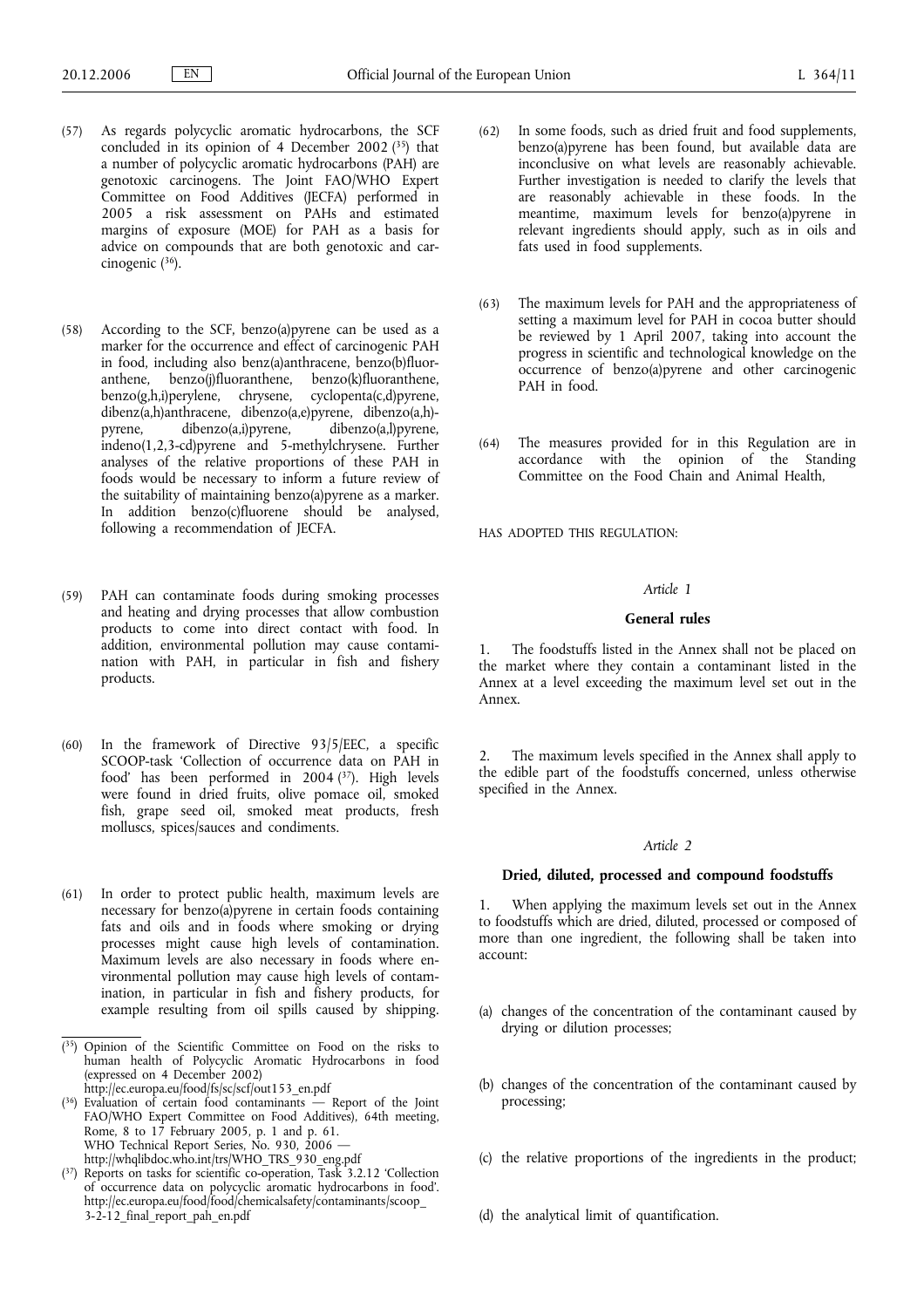The specific concentration or dilution factors for the drying, dilution, processing and/or mixing operations concerned or for the dried, diluted, processed and/or compound foodstuffs concerned shall be provided and justified by the food business operator, when the competent authority carries out an official control.

If the food business operator does not provide the necessary concentration or dilution factor or if the competent authority deems that factor inappropriate in view of the justification given, the authority shall itself define that factor, based on the available information and with the objective of maximum protection of human health.

3. Paragraphs 1 and 2 shall apply in so far as no specific Community maximum levels are fixed for these dried, diluted, processed or compound foodstuffs.

4. As far as Community legislation does not provide for specific maximum levels for foods for infants and young children, Member States may provide for stricter levels.

## *Article 3*

## **Prohibitions on use, mixing and detoxification**

1. Foodstuffs not complying with the maximum levels set out in the Annex shall not be used as food ingredients.

2. Foodstuffs complying with the maximum levels set out in the Annex shall not be mixed with foodstuffs which exceed these maximum levels.

3. Foodstuffs to be subjected to sorting or other physical treatment to reduce contamination levels shall not be mixed with foodstuffs intended for direct human consumption or with foodstuffs intended for use as a food ingredient.

4. Foodstuffs containing contaminants listed in section 2 of the Annex (Mycotoxins) shall not be deliberately detoxified by chemical treatments.

#### *Article 4*

## **Specific provisions for groundnuts, nuts, dried fruit and maize**

Groundnuts, nuts, dried fruit and maize not complying with the appropriate maximum levels of aflatoxins laid down in points 2.1.3, 2.1.5 and 2.1.6 of the Annex can be placed on the market provided that these foodstuffs:

- (a) are not intended for direct human consumption or use as an ingredient in foodstuffs;
- (b) comply with the appropriate maximum levels laid down in points 2.1.1, 2.1.2, 2.1.4 and 2.1.7 of the Annex;
- (c) are subjected to a treatment involving sorting or other physical treatment and that after this treatment the maximum levels laid down in points 2.1.3, 2.1.5 and 2.1.6 of the Annex are not exceeded, and this treatment does not result in other harmful residues;
- (d) are labelled clearly showing their use, and bearing the indication 'product shall be subjected to sorting or other physical treatment to reduce aflatoxin contamination before human consumption or use as an ingredient in foodstuffs'. The indication shall be included on the label of each individual bag, box etc. or on the original accompanying document. The consignment/batch identification code shall be indelibly marked on each individual bag, box etc. of the consignment and on the original accompanying document.

## *Article 5*

# **Specific provisions for groundnuts, derived products thereof and cereals**

A clear indication of the intended use must appear on the label of each individual bag, box, etc. or on the original accompanying document. This accompanying document must have a clear link with the consignment by means of mentioning the consignment identification code, which is on each individual bag, box, etc. of the consignment. In addition the business activity of the consignee of the consignment given on the accompanying document must be compatible with the intended use.

In the absence of a clear indication that their intended use is not for human consumption, the maximum levels laid down in points 2.1.3 and 2.1.6 of the Annex shall apply to all groundnuts, derived products thereof and cereals placed on the market.

#### *Article 6*

#### **Specific provisions for lettuce**

Unless lettuce grown under cover (protected lettuce) is labelled as such, maximum levels set in the Annex for lettuce grown in the open air (open-grown lettuce) shall apply.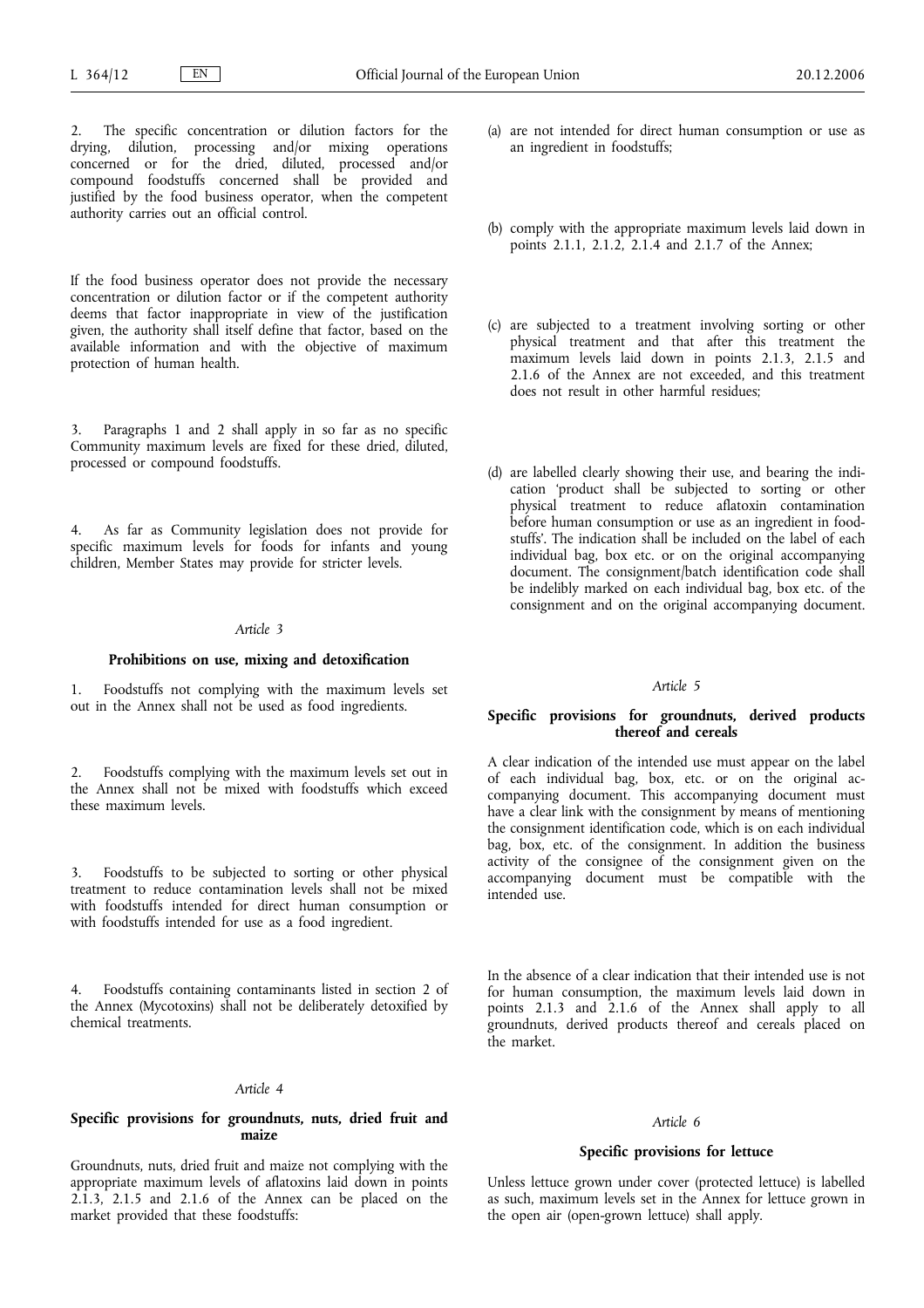# *Article 7*

# **Temporary derogations**

1. By way of derogation from Article 1, Belgium, Ireland, the Netherlands and the United Kingdom may authorise until 31 December 2008 the placing on the market of fresh spinach grown and intended for consumption in their territory with nitrate levels higher than the maximum levels set out in point 1.1 of the Annex.

2. By way of derogation from Article 1, Ireland and the United Kingdom may authorise until 31 December 2008 the placing on the market of fresh lettuce grown and intended for consumption in their territory and harvested throughout the year with nitrate levels higher than the maximum levels set out in point 1.3 of the Annex.

3. By way of derogation from Article 1, France may authorise until 31 December 2008 the placing on the market of fresh lettuce grown and intended for consumption in its territory and harvested from 1 October to 31 March with nitrate levels higher than the maximum levels set out in point 1.3 of the Annex.

4. By way of derogation from Article 1, Finland and Sweden may authorise until 31 December 2011 the placing on their market of salmon (*Salmo salar*), herring (*Clupea harengus*), river lamprey (*Lampetra fluviatilis*), trout (*Salmo trutta*), char (*Salvelinus* spp.) and roe of vendace (*Coregonus albula*) originating in the Baltic region and intended for consumption in their territory with levels of dioxins and/or levels of the sum of dioxins and dioxin-like PCBs higher than those set out in point 5.3 of the Annex, provided that a system is in place to ensure that consumers are fully informed of the dietary recommendations with regard to the restrictions on the consumption of these fish species from the Baltic region by identified vulnerable sections of the population in order to avoid potential health risks. By 31 March each year, Finland and Sweden shall communicate to the Commission the results of their monitoring of the levels of dioxins and dioxin-like PCBs in fish from the Baltic region obtained in the preceding year and shall report on the measures taken to reduce human exposure to dioxins and dioxin-like PCBs from fish from the Baltic region.

Finland and Sweden shall continue to apply the necessary measures to ensure that fish and fish products not complying with point 5.3 of the Annex are not marketed in other Member States.

#### *Article 8*

### **Sampling and analysis**

The sampling and the analysis for the official control of the maximum levels specified in the Annex shall be performed in accordance with Commission Regulations (EC) No 1882/2006 (38), No 401/2006 (39), No 1883/2006 (40) and Commission Directives  $2001/22/EC$  (41),  $2004/16/EC$  (42) and 2005/10/EC (43).

#### *Article 9*

### **Monitoring and reporting**

1. Member States shall monitor nitrate levels in vegetables which may contain significant levels, in particular green leaf vegetables, and communicate the results to the Commission by 30 June each year. The Commission will make these results available to the Member States.

2. Member States and interested parties shall communicate each year to the Commission the results of investigations undertaken including occurrence data and the progress with regard to the application of prevention measures to avoid contamination by ochratoxin A, deoxynivalenol, zearalenone, fumonisin  $B_1$  and  $B_2$ , T-2 and HT-2 toxin. The Commission will make these results available to the Member States.

3. Member States should report to the Commission findings on aflatoxins, dioxins, dioxin-like PCBs, non-dioxin-like PCBs and polycyclic aromatic hydrocarbons as specified in Commission Decision 2006/504/EC (44), Commission Recommendation 2006/794/EC (45) and Commission Recmendation 2006/794/EC (45) and Commission Recommendation 2005/108/EC (46).

#### *Article 10*

### **Repeal**

Regulation (EC) No 466/2001 is repealed.

References to the repealed Regulation shall be construed as references to this Regulation.

### *Article 11*

#### **Transitional measures**

This Regulation shall not apply to products that were placed on the market before the dates referred to in points (a) to (d) in conformity with the provisions applicable at the respective date:

- (a) 1 July 2006 as regards the maximum levels for deoxynivalenol and zearalenone laid down in points 2.4.1, 2.4.2, 2.4.4, 2.4.5, 2.4.6, 2.4.7, 2.5.1, 2.5.3, 2.5.5 and 2.5.7 of the Annex;
- ( 38) See page 25 of this Official Journal.
- ( 39) OJ L 70, 9.3.2006, p. 12.
- ( 40) See page 32 of this Official Journal.
- ( 41) OJ L 77, 16.3.2001, p. 14. Directive as amended by Directive 2005/4/EC (OJ L 19, 21.1.2005, p. 50).
- ( 42) OJ L 42, 13.2.2004, p. 16.
- ( 43) OJ L 34, 8.2.2005, p. 15.
- ( 44) OJ L 199, 21.7.2006, p. 21.
- ( 45) OJ L 322, 22.11.2006, p. 24.
- ( 46) OJ L 34, 8.2.2005, p. 43.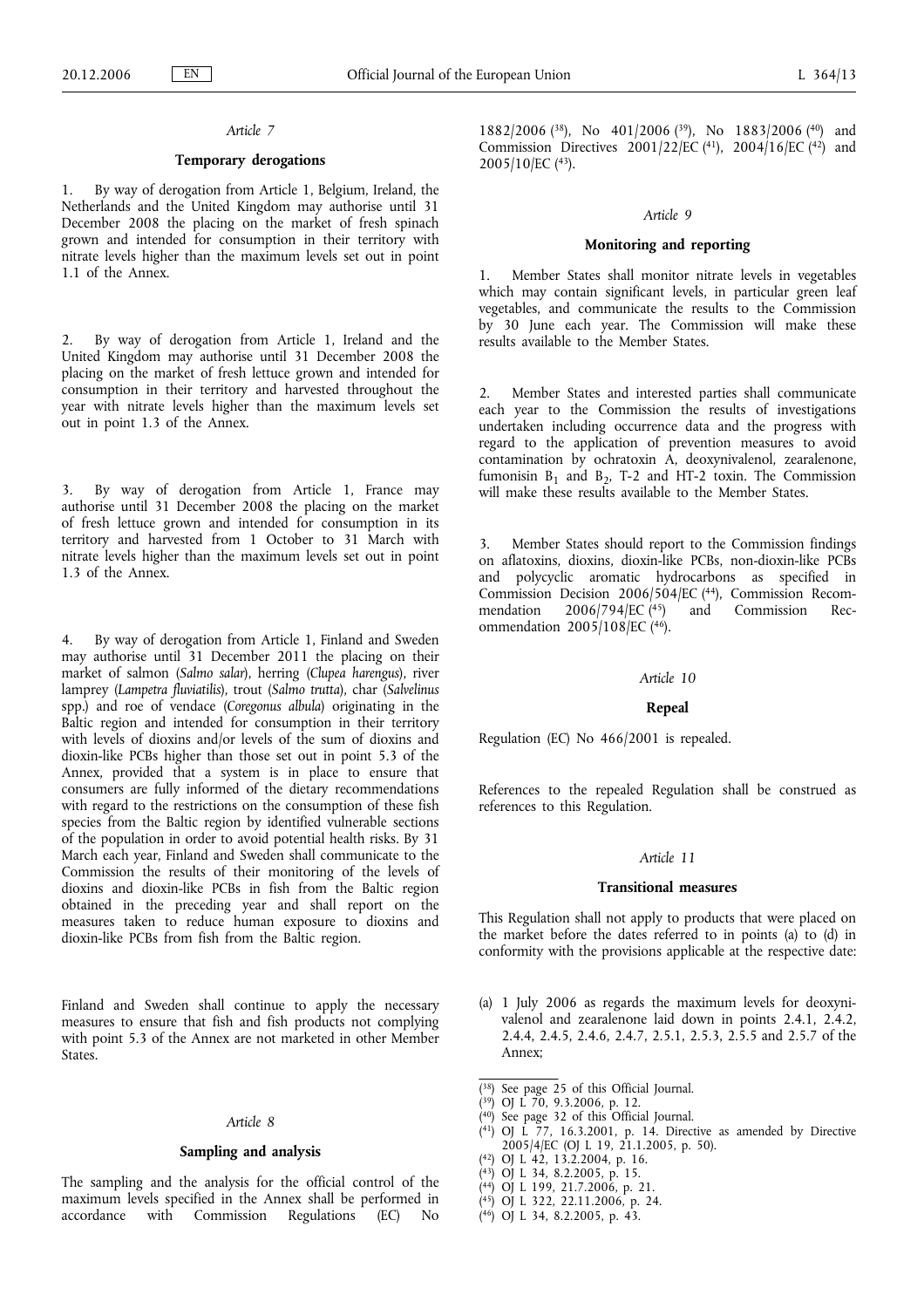- (b) 1 July 2007 as regards the maximum levels for deoxynivalenol and zearalenone laid down in points 2.4.3, 2.5.2, 2.5.4, 2.5.6 and 2.5.8 of the Annex;
- (c) 1 October 2007 as regards the maximum levels for fumonisins  $B_1$  and  $B_2$  laid down in point 2.6 of the Annex;
- (d) 4 November 2006 as regards the maximum levels for the sum of dioxins and dioxin-like PCBs laid down in section 5 of the Annex.

The burden of proving when the products were placed on the market shall be borne by the food business operator.

# *Article 12*

# **Entry into force and application**

This Regulation shall enter into force on the 20th day following its publication in the *Official Journal of the European Union*.

It shall apply from 1 March 2007.

This Regulation shall be binding in its entirety and directly applicable in all Member States.

Done at Brussels, 19 December 2006.

*For the Commission* Markos KYPRIANOU *Member of the Commission*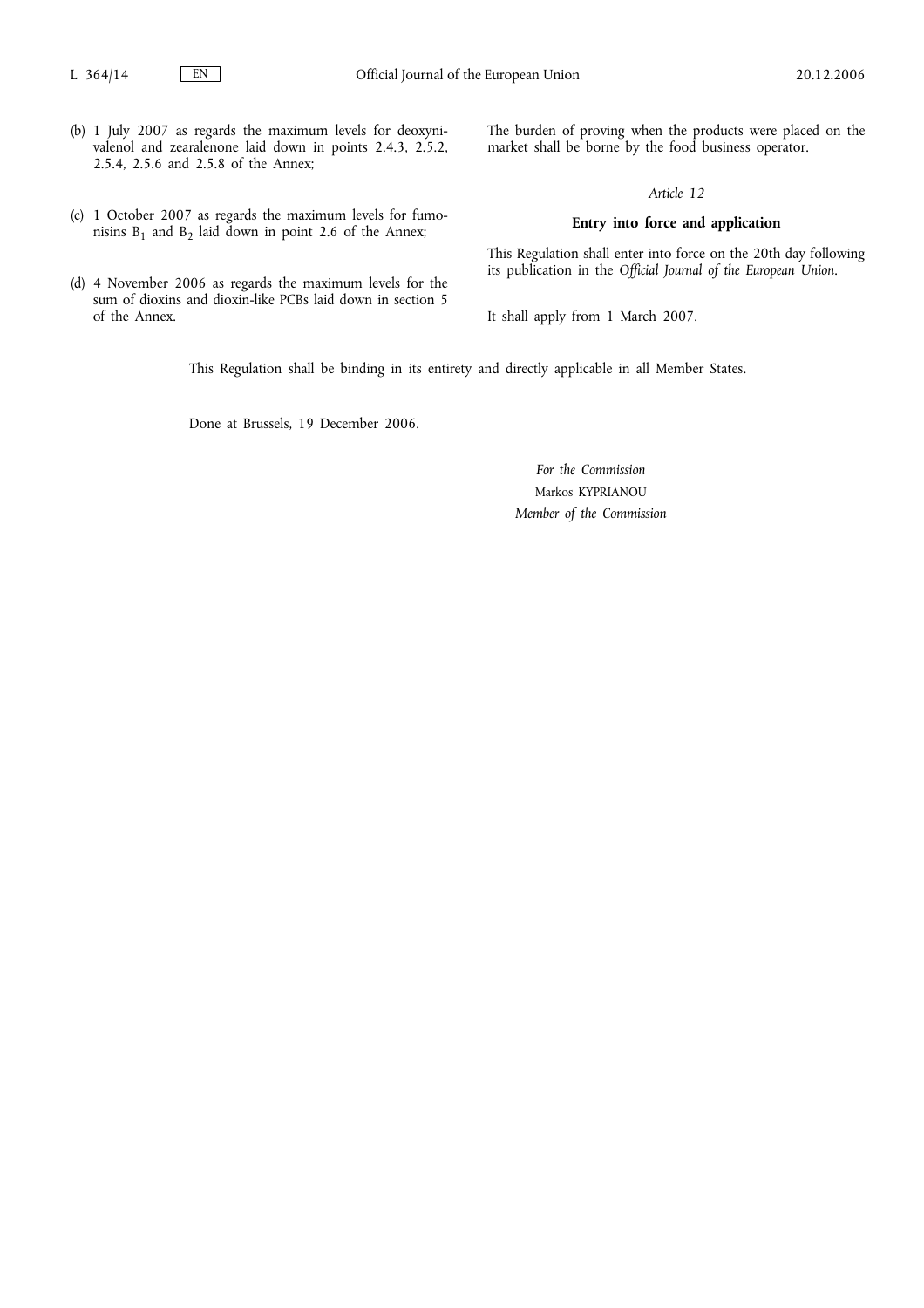# *ANNEX*

#### **Maximum levels for certain contaminants in foodstuffs** ( 1)

# *Section 1: Nitrate*

|     | Foodstuffs $(1)$                                                                                                 | Maximum levels (mg $NO_3/kg$ )                                                                                                                                                                     |                                          |
|-----|------------------------------------------------------------------------------------------------------------------|----------------------------------------------------------------------------------------------------------------------------------------------------------------------------------------------------|------------------------------------------|
| 1.1 | Fresh spinach (Spinacia oleracea) (2)                                                                            | Harvested 1 October to 31 March<br>Harvested 1 April to 30 September                                                                                                                               | 3 0 0 0<br>2 5 0 0                       |
| 1.2 | Preserved, deep-frozen or frozen spinach                                                                         |                                                                                                                                                                                                    | 2 0 0 0                                  |
| 1.3 | Fresh Lettuce (Lactuca sativa L.) (protected and<br>open-grown lettuce) excluding lettuce listed in<br>point 1.4 | Harvested 1 October to 31 March:<br>lettuce grown under cover<br>lettuce grown in the open air<br>Harvested 1 April to 30 September:<br>lettuce grown under cover<br>lettuce grown in the open air | 4 5 0 0<br>4 0 0 0<br>3 5 0 0<br>2 5 0 0 |
| 1.4 | Iceberg-type lettuce                                                                                             | Lettuce grown under cover<br>Lettuce grown in the open air                                                                                                                                         | 2 500<br>2 0 0 0                         |
| 1.5 | Processed cereal-based foods and baby foods for<br>infants and young children $(3)$ $(4)$                        |                                                                                                                                                                                                    | 200                                      |

# *Section 2: Mycotoxins*

|       | Foodstuffs (1)                                                                                                                                                    |           | Maximum levels $(\mu g/kg)$               |       |  |
|-------|-------------------------------------------------------------------------------------------------------------------------------------------------------------------|-----------|-------------------------------------------|-------|--|
| 2.1   | <b>Aflatoxins</b>                                                                                                                                                 | $B_1$     | Sum of $B_1$ , $B_2$ ,<br>$G_1$ and $G_2$ | $M_1$ |  |
| 2.1.1 | Groundnuts to be subjected to sorting, or other physical<br>treatment, before human consumption or use as an ingredient<br>in foodstuffs                          | 8,0(5)    | 15,0(5)                                   |       |  |
| 2.1.2 | Nuts to be subjected to sorting, or other physical treatment,<br>before human consumption or use as an ingredient in food-<br>stuffs                              | 5,0 $(5)$ | 10,0(5)                                   |       |  |
| 2.1.3 | Groundnuts and nuts and processed products thereof, intended<br>for direct human consumption or use as an ingredient in food-<br>stuffs                           | 2,0(5)    | 4,0 $(5)$                                 |       |  |
| 2.1.4 | Dried fruit to be subjected to sorting, or other physical<br>treatment, before human consumption or use as an ingredient<br>in foodstuffs                         | 5,0       | 10,0                                      |       |  |
| 2.1.5 | Dried fruit and processed products thereof, intended for direct<br>human consumption or use as an ingredient in foodstuffs                                        | 2,0       | 4,0                                       |       |  |
| 2.1.6 | All cereals and all products derived from cereals, including<br>processed cereal products, with the exception of foodstuffs<br>listed in 2.1.7, 2.1.10 and 2.1.12 | 2,0       | 4,0                                       |       |  |
| 2.1.7 | Maize to be subjected to sorting or other physical treatment<br>before human consumption or use as an ingredient in food-<br>stuffs                               | 5,0       | 10,0                                      |       |  |
| 2.1.8 | Raw milk ( <sup>6</sup> ), heat-treated milk and milk for the manufacture of<br>milk-based products                                                               |           |                                           | 0,050 |  |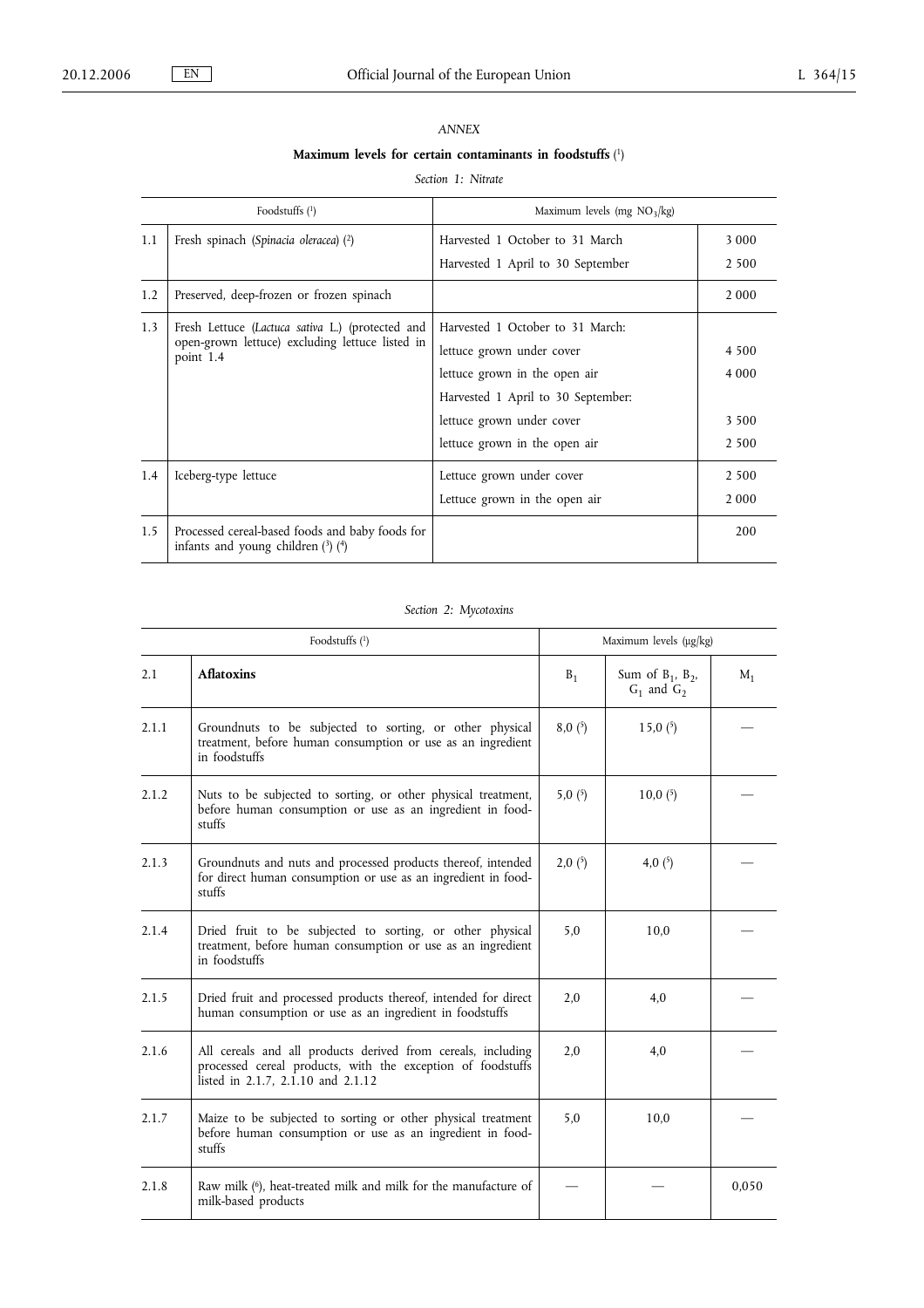|               | Foodstuffs $(^1)$                                                                                                                                                                                                                                                                                            |              | Maximum levels $(\mu g/kg)$ |       |
|---------------|--------------------------------------------------------------------------------------------------------------------------------------------------------------------------------------------------------------------------------------------------------------------------------------------------------------|--------------|-----------------------------|-------|
| 2.1.9         | Following species of spices:<br>Capsicum spp. (dried fruits thereof, whole or ground, including<br>chillies, chilli powder, cayenne and paprika)<br>Piper spp. (fruits thereof, including white and black pepper)<br>Myristica fragrans (nutmeg)<br>Zingiber officinale (ginger)<br>Curcuma longa (turmeric) | 5,0          | 10,0                        |       |
| 2.1.10        | Processed cereal-based foods and baby foods for infants and<br>young children (3) (7)                                                                                                                                                                                                                        | 0,10         |                             |       |
| 2.1.11        | Infant formulae and follow-on formulae, including infant milk<br>and follow-on milk (4) (8)                                                                                                                                                                                                                  |              |                             | 0,025 |
| 2.1.12        | Dietary foods for special medical purposes (9) (10) intended<br>specifically for infants                                                                                                                                                                                                                     | 0,10         |                             | 0,025 |
| $2.2^{\circ}$ | Ochratoxin A                                                                                                                                                                                                                                                                                                 |              |                             |       |
| 2.2.1         | Unprocessed cereals                                                                                                                                                                                                                                                                                          |              | 5,0                         |       |
| 2.2.2         | All products derived from unprocessed cereals, including<br>processed cereal products and cereals intended for direct<br>human consumption with the exception of foodstuffs listed in<br>2.2.9 and 2.2.10                                                                                                    | 3,0          |                             |       |
| 2.2.3         | Dried vine fruit (currants, raisins and sultanas)                                                                                                                                                                                                                                                            | 10,0         |                             |       |
| 2.2.4         | Roasted coffee beans and ground roasted coffee, excluding<br>soluble coffee                                                                                                                                                                                                                                  | 5,0          |                             |       |
| 2.2.5         | Soluble coffee (instant coffee)                                                                                                                                                                                                                                                                              | 10,0         |                             |       |
| 2.2.6         | Wine (including sparkling wine, excluding liqueur wine and<br>wine with an alcoholic strength of not less than 15 % vol)<br>and fruit wine $(11)$                                                                                                                                                            | $2,0$ $(12)$ |                             |       |
| 2.2.7         | Aromatised wine, aromatised wine-based drinks and aromatised<br>wine-product cocktails $(13)$                                                                                                                                                                                                                | $2,0$ $(12)$ |                             |       |
| 2.2.8         | Grape juice, concentrated grape juice as reconstituted, grape<br>nectar, grape must and concentrated grape must as recon-<br>stituted, intended for direct human consumption (14)                                                                                                                            | $2,0$ $(12)$ |                             |       |
| 2.2.9         | Processed cereal-based foods and baby foods for infants and<br>young children (3) (7)                                                                                                                                                                                                                        | 0,50         |                             |       |
| 2.2.10        | Dietary foods for special medical purposes $(9)$ $(10)$ intended<br>specifically for infants                                                                                                                                                                                                                 | 0,50         |                             |       |
| 2.2.11        | Green coffee, dried fruit other than dried vine fruit, beer, cocoa<br>and cocoa products, liqueur wines, meat products, spices and<br>liquorice                                                                                                                                                              |              |                             |       |
| 2.3           | Patulin                                                                                                                                                                                                                                                                                                      |              |                             |       |
| 2.3.1         | Fruit juices, concentrated fruit juices as reconstituted and fruit<br>nectars $(14)$                                                                                                                                                                                                                         |              | 50                          |       |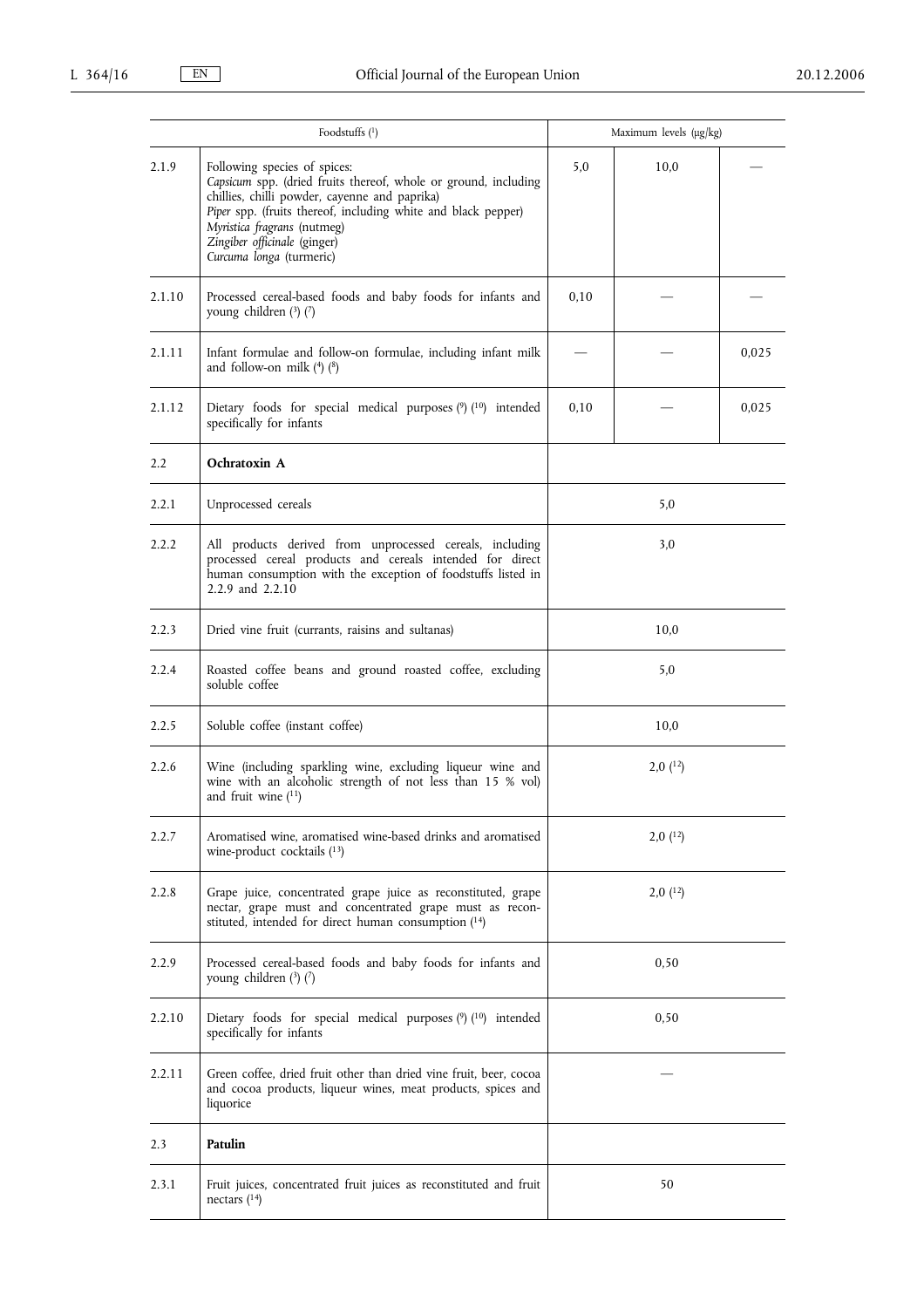|       | Foodstuffs $(1)$                                                                                                                                                                                                                                       | Maximum levels $(\mu g/kg)$ |
|-------|--------------------------------------------------------------------------------------------------------------------------------------------------------------------------------------------------------------------------------------------------------|-----------------------------|
| 2.3.2 | Spirit drinks (15), cider and other fermented drinks derived from<br>apples or containing apple juice                                                                                                                                                  | 50                          |
| 2.3.3 | Solid apple products, including apple compote, apple puree<br>intended for direct consumption with the exception of food-<br>stuffs listed in 2.3.4 and 2.3.5                                                                                          | 25                          |
| 2.3.4 | Apple juice and solid apple products, including apple compote<br>and apple puree, for infants and young children (16) and labelled<br>and sold as such $(4)$                                                                                           | 10,0                        |
| 2.3.5 | Baby foods other than processed cereal-based foods for infants<br>and young children $(3)$ $(4)$                                                                                                                                                       | 10,0                        |
| 2.4   | Deoxynivalenol $(17)$                                                                                                                                                                                                                                  |                             |
| 2.4.1 | Unprocessed cereals $(^{18})$ $(^{19})$ other than durum wheat, oats and<br>maize                                                                                                                                                                      | 1 2 5 0                     |
| 2.4.2 | Unprocessed durum wheat and oats $(18)$ $(19)$                                                                                                                                                                                                         | 1750                        |
| 2.4.3 | Unprocessed maize (18)                                                                                                                                                                                                                                 | 1750(20)                    |
| 2.4.4 | Cereals intended for direct human consumption, cereal flour<br>(including maize flour, maize meal and maize grits $(21)$ ), bran<br>as end product marketed for direct human consumption and<br>germ, with the exception of foodstuffs listed in 2.4.7 | 750                         |
| 2.4.5 | Pasta (dry) $(^{22})$                                                                                                                                                                                                                                  | 750                         |
| 2.4.6 | Bread (including small bakery wares), pastries, biscuits, cereal<br>snacks and breakfast cereals                                                                                                                                                       | 500                         |
| 2.4.7 | Processed cereal-based foods and baby foods for infants and<br>young children $(3)$ $(7)$                                                                                                                                                              | 200                         |
| 2.5   | Zearalenone $(17)$                                                                                                                                                                                                                                     |                             |
| 2.5.1 | Unprocessed cereals (18) (19) other than maize                                                                                                                                                                                                         | 100                         |
| 2.5.2 | Unprocessed maize (18)                                                                                                                                                                                                                                 | 200(20)                     |
| 2.5.3 | Cereals intended for direct human consumption, cereal flour,<br>bran as end product marketed for direct human consumption<br>and germ, with the exception of foodstuffs listed in 2.5.4, 2.5.7<br>and 2.5.8                                            | 75                          |
| 2.5.4 | Maize intended for direct human consumption, maize flour,<br>maize meal, maize grits, maize germ and refined maize oil $(21)$                                                                                                                          | 200(20)                     |
| 2.5.5 | Bread (including small bakery wares), pastries, biscuits, cereal<br>snacks and breakfast cereals, excluding maize snacks and maize<br>based breakfast cereals                                                                                          | 50                          |
| 2.5.6 | Maize snacks and maize based breakfast cereals                                                                                                                                                                                                         | 50 $(20)$                   |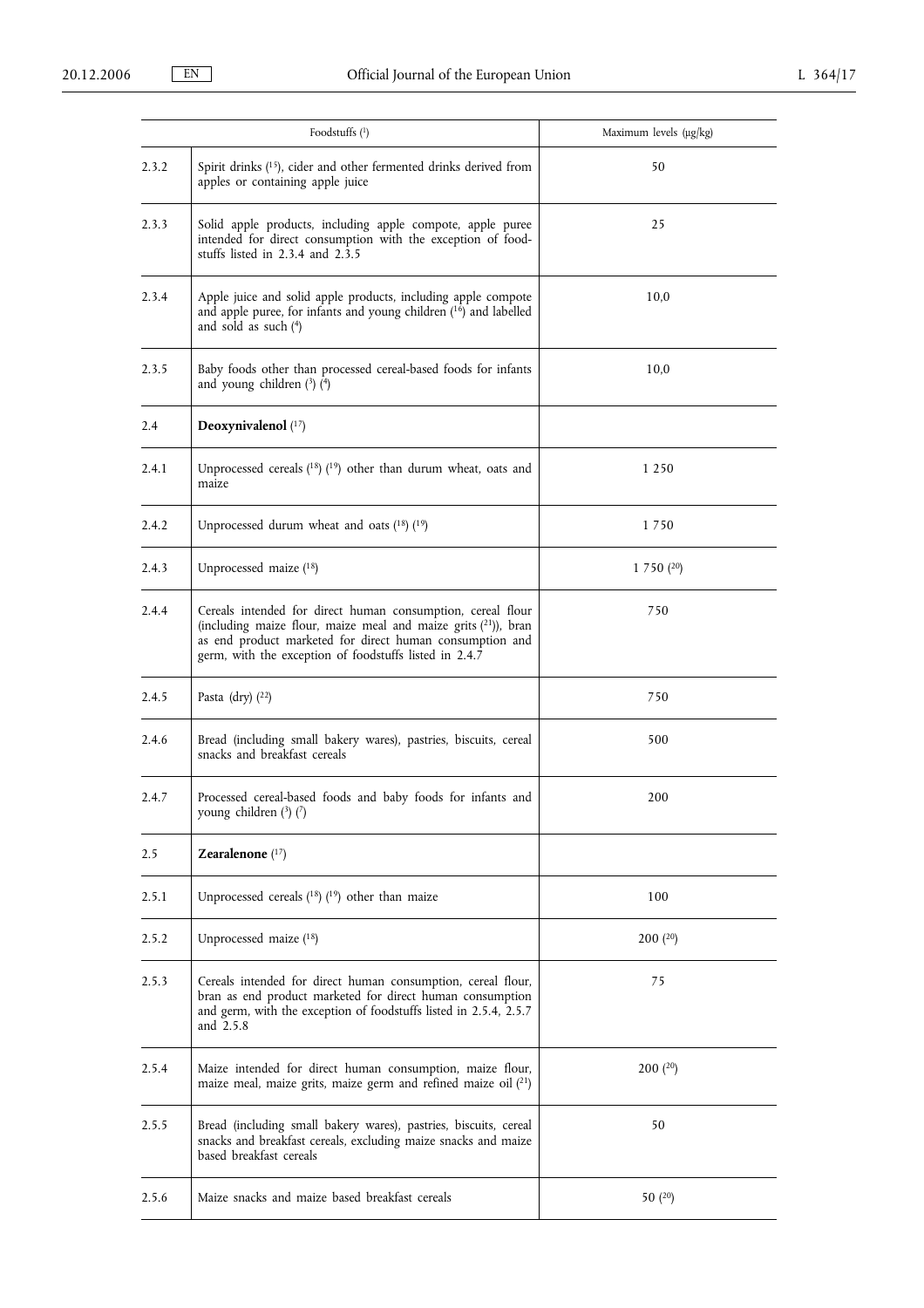|       | Foodstuffs $(1)$                                                                                                                  | Maximum levels (µg/kg)    |
|-------|-----------------------------------------------------------------------------------------------------------------------------------|---------------------------|
| 2.5.7 | Processed cereal-based foods (excluding processed maize-based<br>foods) and baby foods for infants and young children $(3)$ $(7)$ | 20                        |
| 2.5.8 | Processed maize-based foods for infants and<br>young<br>children $(3)$ $(7)$                                                      | 20(20)                    |
| 2.6   | <b>Fumonisins</b>                                                                                                                 | Sum of $B_1$ and $B_2$    |
| 2.6.1 | Unprocessed maize (18)                                                                                                            | 2000(23)                  |
| 2.6.2 | Maize flour, maize meal, maize grits, maize germ and refined<br>maize oil $(21)$                                                  | 1 000 $(23)$              |
| 2.6.3 | Maize based foods for direct human consumption, excluding<br>foods listed in $2.6.2$ and $2.6.4$                                  | 400 $(23)$                |
| 2.6.4 | Processed maize-based foods and baby foods for infants and<br>young children $(3)$ $(7)$                                          | 200(23)                   |
| 2.7   | T-2 and HT-2 toxin $(17)$                                                                                                         | Sum of T-2 and HT-2 toxin |
| 2.7.1 | Unprocessed cereals $(^{18})$ and cereal products                                                                                 |                           |

# *Section 3: Metals*

|        | Foodstuffs $(1)$                                                                                                                                               | Maximum levels<br>(mg/kg wet weight) |
|--------|----------------------------------------------------------------------------------------------------------------------------------------------------------------|--------------------------------------|
| 3.1    | Lead                                                                                                                                                           |                                      |
| 3.1.1  | Raw milk $(6)$ , heat-treated milk and milk for the manufacture of<br>milk-based products                                                                      | 0,020                                |
| 3.1.2  | Infant formulae and follow-on formulae $(4)$ $(8)$                                                                                                             | 0,020                                |
| 3.1.3  | Meat (excluding offal) of bovine animals, sheep, pig and<br>poultry $(6)$                                                                                      | 0.10                                 |
| 3.1.4  | Offal of bovine animals, sheep, pig and poultry (6)                                                                                                            | 0.50                                 |
| 3.1.5  | Muscle meat of fish $(24)$ $(25)$                                                                                                                              | 0,30                                 |
| 3.1.6  | Crustaceans, excluding brown meat of crab and excluding head<br>and thorax meat of lobster and similar large crustaceans<br>(Nephropidae and Palinuridae) (26) | 0,50                                 |
| 3.1.7  | Bivalve molluscs $(26)$                                                                                                                                        | 1,5                                  |
| 3.1.8  | Cephalopods (without viscera) $(26)$                                                                                                                           | 1,0                                  |
| 3.1.9  | Cereals, legumes and pulses                                                                                                                                    | 0,20                                 |
| 3.1.10 | Vegetables, excluding brassica vegetables, leaf vegetables, fresh<br>herbs and fungi $(27)$ . For potatoes the maximum level applies to<br>peeled potatoes     | 0.10                                 |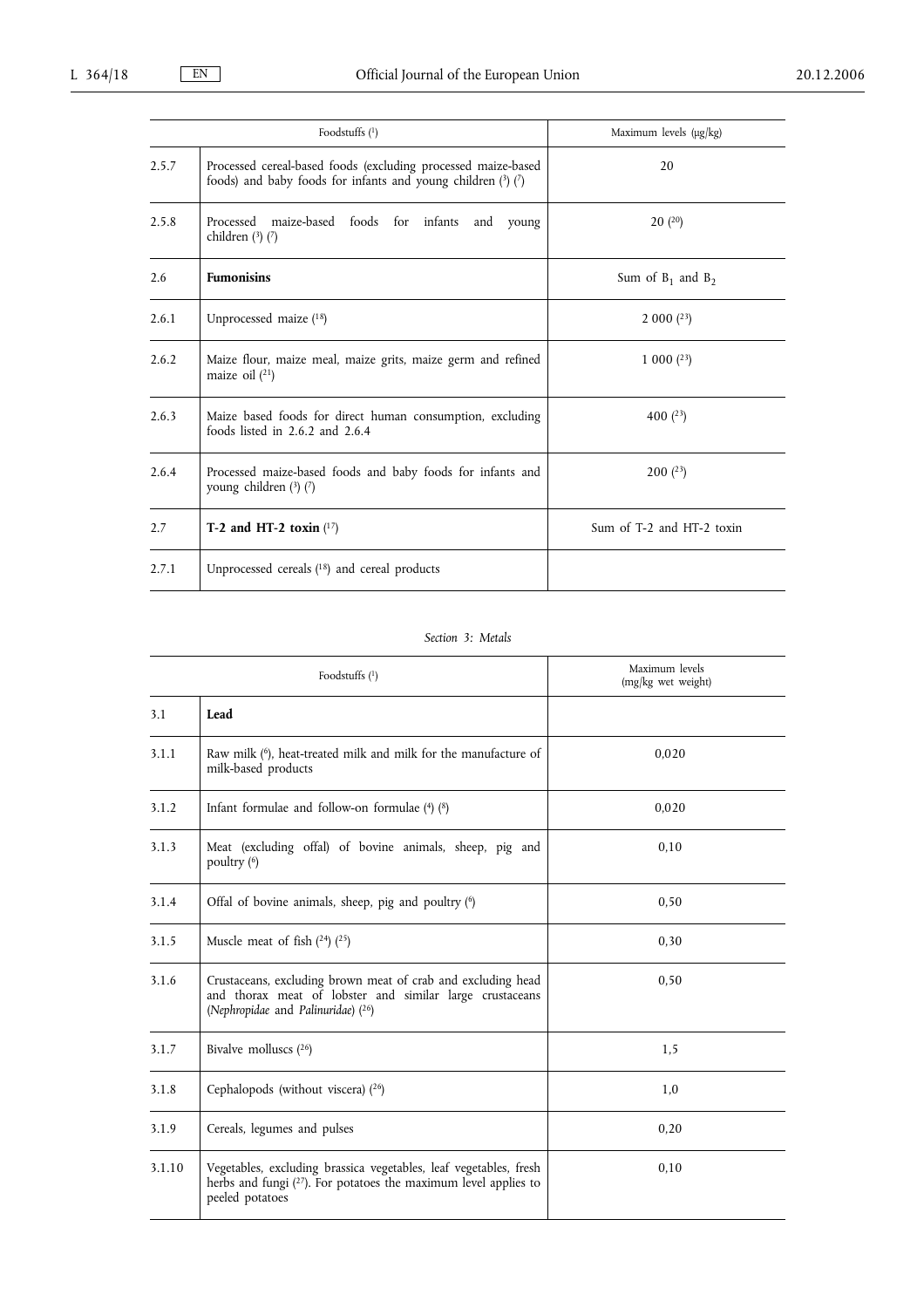|        | Foodstuffs (1)                                                                                                                                                                                                                                                                                                                                                                                                                                                                                | Maximum levels<br>(mg/kg wet weight) |
|--------|-----------------------------------------------------------------------------------------------------------------------------------------------------------------------------------------------------------------------------------------------------------------------------------------------------------------------------------------------------------------------------------------------------------------------------------------------------------------------------------------------|--------------------------------------|
| 3.1.11 | Brassica vegetables, leaf vegetables and cultivated fungi $(2^7)$                                                                                                                                                                                                                                                                                                                                                                                                                             | 0,30                                 |
| 3.1.12 | Fruit, excluding berries and small fruit $(27)$                                                                                                                                                                                                                                                                                                                                                                                                                                               | 0,10                                 |
| 3.1.13 | Berries and small fruit (27)                                                                                                                                                                                                                                                                                                                                                                                                                                                                  | 0,20                                 |
| 3.1.14 | Fats and oils, including milk fat                                                                                                                                                                                                                                                                                                                                                                                                                                                             | 0,10                                 |
| 3.1.15 | Fruit juices, concentrated fruit juices as reconstituted and fruit<br>nectars $(^{14})$                                                                                                                                                                                                                                                                                                                                                                                                       | 0,050                                |
| 3.1.16 | Wine (including sparkling wine, excluding liqueur wine), cider,<br>perry and fruit wine (11)                                                                                                                                                                                                                                                                                                                                                                                                  | 0,20(28)                             |
| 3.1.17 | wine-based<br>Aromatized wine,<br>aromatized<br>drinks<br>and<br>aromatized wine-product cocktails (13)                                                                                                                                                                                                                                                                                                                                                                                       | 0,20(28)                             |
| 3.2    | Cadmium                                                                                                                                                                                                                                                                                                                                                                                                                                                                                       |                                      |
| 3.2.1  | Meat (excluding offal) of bovine animals, sheep, pig and<br>poultry (6)                                                                                                                                                                                                                                                                                                                                                                                                                       | 0,050                                |
| 3.2.2  | Horsemeat, excluding offal (6)                                                                                                                                                                                                                                                                                                                                                                                                                                                                | 0,20                                 |
| 3.2.3  | Liver of bovine animals, sheep, pig, poultry and horse (6)                                                                                                                                                                                                                                                                                                                                                                                                                                    | 0,50                                 |
| 3.2.4  | Kidney of bovine animals, sheep, pig, poultry and horse (6)                                                                                                                                                                                                                                                                                                                                                                                                                                   | 1,0                                  |
| 3.2.5  | Muscle meat of fish $(24)$ $(25)$ , excluding species listed in 3.2.6 and<br>3.2.7                                                                                                                                                                                                                                                                                                                                                                                                            | 0,050                                |
| 3.2.6  | Muscle meat of the following fish $(24)$ $(25)$ :<br>anchovy (Engraulis species)<br>bonito (Sarda sarda)<br>common two-banded seabream (Diplodus vulgaris)<br>eel (Anguilla anguilla)<br>grey mullet (Mugil labrosus labrosus)<br>horse mackerel or scad (Trachurus species)<br>louvar or luvar (Luvarus imperialis)<br>sardine (Sardina pilchardus)<br>sardinops (Sardinops species)<br>tuna (Thunnus species, Euthynnus species, Katsuwonus pelamis)<br>wedge sole (Dicologoglossa cuneata) | 0,10                                 |
| 3.2.7  | Muscle meat of swordfish (Xiphias gladius) $(24)$ $(25)$                                                                                                                                                                                                                                                                                                                                                                                                                                      | 0,30                                 |
| 3.2.8  | Crustaceans, excluding brown meat of crab and excluding head<br>and thorax meat of lobster and similar large crustaceans<br>(Nephropidae and Palinuridae) (26)                                                                                                                                                                                                                                                                                                                                | 0,50                                 |
| 3.2.9  | Bivalve molluscs $(26)$                                                                                                                                                                                                                                                                                                                                                                                                                                                                       | 1,0                                  |
| 3.2.10 | Cephalopods (without viscera) $(26)$                                                                                                                                                                                                                                                                                                                                                                                                                                                          | 1,0                                  |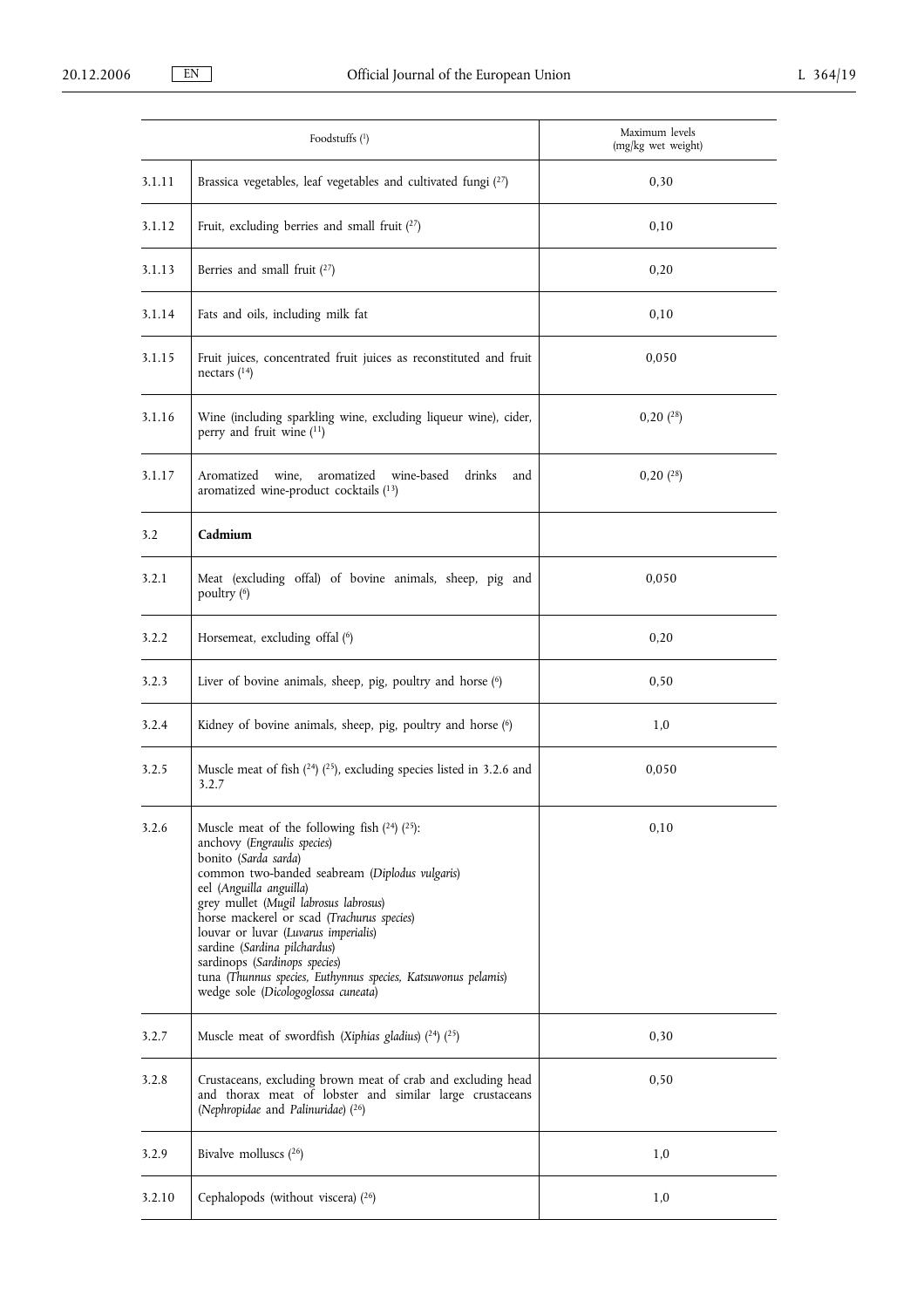|        | Foodstuffs $(1)$                                                                                                                                                                                                                                                                                                                                                                                                                                                                                                                                                                                                                                                                                                                                                                                                                                                                                                                                                                                                                                        | Maximum levels<br>(mg/kg wet weight) |
|--------|---------------------------------------------------------------------------------------------------------------------------------------------------------------------------------------------------------------------------------------------------------------------------------------------------------------------------------------------------------------------------------------------------------------------------------------------------------------------------------------------------------------------------------------------------------------------------------------------------------------------------------------------------------------------------------------------------------------------------------------------------------------------------------------------------------------------------------------------------------------------------------------------------------------------------------------------------------------------------------------------------------------------------------------------------------|--------------------------------------|
| 3.2.11 | Cereals excluding bran, germ, wheat and rice                                                                                                                                                                                                                                                                                                                                                                                                                                                                                                                                                                                                                                                                                                                                                                                                                                                                                                                                                                                                            | 0,10                                 |
| 3.2.12 | Bran, germ, wheat and rice                                                                                                                                                                                                                                                                                                                                                                                                                                                                                                                                                                                                                                                                                                                                                                                                                                                                                                                                                                                                                              | 0,20                                 |
| 3.2.13 | Soybeans                                                                                                                                                                                                                                                                                                                                                                                                                                                                                                                                                                                                                                                                                                                                                                                                                                                                                                                                                                                                                                                | 0,20                                 |
| 3.2.14 | Vegetables and fruit, excluding leaf vegetables, fresh herbs,<br>fungi, stem vegetables, pine nuts, root vegetables and<br>potatoes $(27)$                                                                                                                                                                                                                                                                                                                                                                                                                                                                                                                                                                                                                                                                                                                                                                                                                                                                                                              | 0,050                                |
| 3.2.15 | Leaf vegetables, fresh herbs, cultivated fungi and celeriac $(27)$                                                                                                                                                                                                                                                                                                                                                                                                                                                                                                                                                                                                                                                                                                                                                                                                                                                                                                                                                                                      | 0,20                                 |
| 3.2.16 | Stem vegetables, root vegetables and potatoes, excluding<br>celeriac $(2^7)$ . For potatoes the maximum level applies to peeled<br>potatoes                                                                                                                                                                                                                                                                                                                                                                                                                                                                                                                                                                                                                                                                                                                                                                                                                                                                                                             | 0,10                                 |
| 3.3    | Mercury                                                                                                                                                                                                                                                                                                                                                                                                                                                                                                                                                                                                                                                                                                                                                                                                                                                                                                                                                                                                                                                 |                                      |
| 3.3.1  | Fishery products $(26)$ and muscle meat of fish $(24)$ $(25)$ , excluding<br>species listed in 3.3.2. The maximum level applies to crus-<br>taceans, excluding the brown meat of crab and excluding<br>head and thorax meat of lobster and similar large crustaceans<br>(Nephropidae and Palinuridae)                                                                                                                                                                                                                                                                                                                                                                                                                                                                                                                                                                                                                                                                                                                                                   | 0,50                                 |
| 3.3.2  | Muscle meat of the following fish $(24)$ $(25)$ :<br>anglerfish (Lophius species)<br>atlantic catfish (Anarhichas lupus)<br>bonito (Sarda sarda)<br>eel (Anguilla species)<br>emperor, orange roughy, rosy soldierfish (Hoplostethus species)<br>grenadier (Coryphaenoides rupestris)<br>halibut (Hippoglossus hippoglossus)<br>marlin (Makaira species)<br>megrim (Lepidorhombus species)<br>mullet (Mullus species)<br>pike (Esox lucius)<br>plain bonito (Orcynopsis unicolor)<br>poor cod (Tricopterus minutes)<br>portuguese dogfish (Centroscymnus coelolepis)<br>rays (Raja species)<br>redfish (Sebastes marinus, S. mentella, S. viviparus)<br>sail fish (Istiophorus platypterus)<br>scabbard fish (Lepidopus caudatus, Aphanopus carbo)<br>seabream, pandora (Pagellus species)<br>shark (all species)<br>snake mackerel or butterfish (Lepidocybium flavobrunneum,<br>Ruvettus pretiosus, Gempylus serpens)<br>sturgeon (Acipenser species)<br>swordfish (Xiphias gladius)<br>tuna (Thunnus species, Euthynnus species, Katsuwonus pelamis) | 1,0                                  |
| 3.4    | Tin (inorganic)                                                                                                                                                                                                                                                                                                                                                                                                                                                                                                                                                                                                                                                                                                                                                                                                                                                                                                                                                                                                                                         |                                      |
| 3.4.1  | Canned foods other than beverages                                                                                                                                                                                                                                                                                                                                                                                                                                                                                                                                                                                                                                                                                                                                                                                                                                                                                                                                                                                                                       | 200                                  |
| 3.4.2  | Canned beverages, including fruit juices and vegetable juices                                                                                                                                                                                                                                                                                                                                                                                                                                                                                                                                                                                                                                                                                                                                                                                                                                                                                                                                                                                           | 100                                  |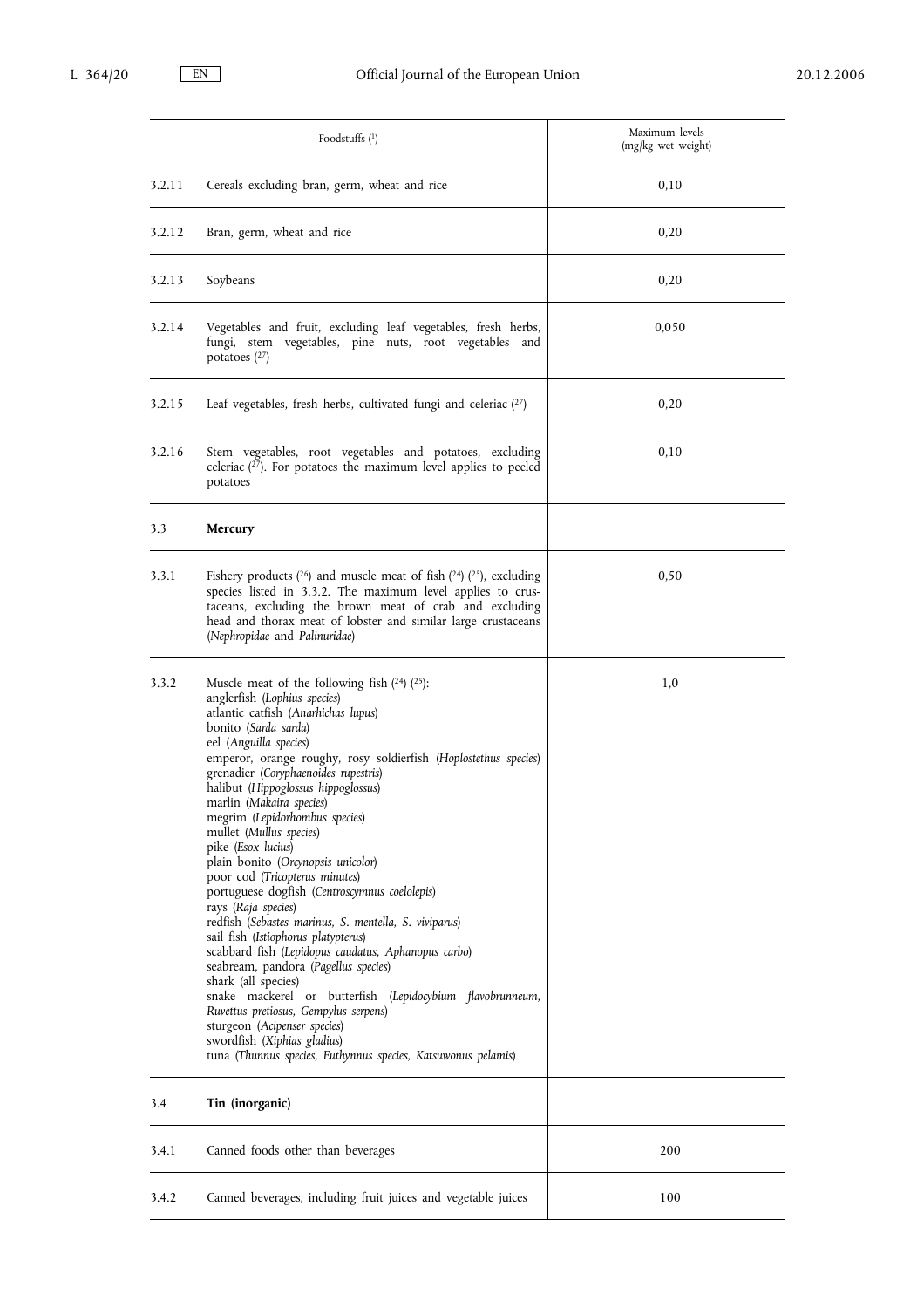|       | Foodstuffs $(1)$                                                                                                                                   | Maximum levels<br>(mg/kg wet weight) |
|-------|----------------------------------------------------------------------------------------------------------------------------------------------------|--------------------------------------|
| 3.4.3 | Canned baby foods and processed cereal-based foods for infants<br>and young children, excluding dried and powdered<br>products $(3)$ $(29)$        | 50                                   |
| 3.4.4 | Canned infant formulae and follow-on formulae (including<br>infant milk and follow-on milk), excluding dried and<br>powdered products $(8)$ $(29)$ | 50                                   |
| 3.4.5 | Canned dietary foods for special medical purposes $(9)(29)$<br>intended specifically for infants, excluding dried and<br>powdered products         | 50                                   |

|  |  | Section 4: 3-monochloropropane-1,2-diol (3-MCPD) |  |
|--|--|--------------------------------------------------|--|
|--|--|--------------------------------------------------|--|

|     | Foodstuffs $(1)$                  | Maximum levels<br>$(\mu g/kg)$ |
|-----|-----------------------------------|--------------------------------|
| 4.1 | Hydrolysed vegetable protein (30) | 20                             |
| 4.2 | Soy sauce $(30)$                  | 20                             |

|  |  | Section 5: Dioxins and PCBs (31) |  |  |  |
|--|--|----------------------------------|--|--|--|
|--|--|----------------------------------|--|--|--|

| Foodstuffs |                                                                                                                                                                                                                                                                                                       | Maximum levels                              |                                                                      |
|------------|-------------------------------------------------------------------------------------------------------------------------------------------------------------------------------------------------------------------------------------------------------------------------------------------------------|---------------------------------------------|----------------------------------------------------------------------|
|            |                                                                                                                                                                                                                                                                                                       | Sum of dioxins (WHO-<br>$PCDD/F-TEQ$ ) (32) | Sum of dioxins and<br>dioxin-like PCBs (WHO-<br>PCDD/F-PCB-TEQ) (32) |
| 5.1        | Meat and meat products (excluding edible offal) of the<br>following animals (6)                                                                                                                                                                                                                       |                                             |                                                                      |
|            | - bovine animals and sheep                                                                                                                                                                                                                                                                            | 3,0 pg/g fat $(3^3)$                        | 4,5 pg/g fat $(3^3)$                                                 |
|            | $-$ poultry                                                                                                                                                                                                                                                                                           | 2,0 pg/g fat $(3^3)$                        | 4,0 pg/g fat $(33)$                                                  |
|            | $-$ pigs                                                                                                                                                                                                                                                                                              | 1,0 pg/g fat $(33)$                         | 1,5 pg/g fat $(33)$                                                  |
| 5.2        | Liver of terrestrial animals referred to in $5.1$ ( $6$ ), and derived<br>products thereof                                                                                                                                                                                                            | 6,0 pg/g fat $(33)$                         | 12,0 pg/g fat $(33)$                                                 |
| 5.3        | Muscle meat of fish and fishery products and products thereof,<br>excluding eel $(^{25})$ $(^{34})$ . The maximum level applies to crus-<br>taceans, excluding the brown meat of crab and excluding<br>head and thorax meat of lobster and similar large crustaceans<br>(Nephropidae and Palinuridae) | 4,0 $pg/g$ wet weight                       | 8,0 pg/g wet weight                                                  |
| 5.4        | Muscle meat of eel (Anguilla anguilla) and products thereof                                                                                                                                                                                                                                           | 4,0 pg/g wet weight                         | 12,0 pg/g wet weight                                                 |
| 5.5        | Raw milk (6) and dairy products (6), including butterfat                                                                                                                                                                                                                                              | 3,0 pg/g fat $(3^3)$                        | 6,0 pg/g fat $(3^3)$                                                 |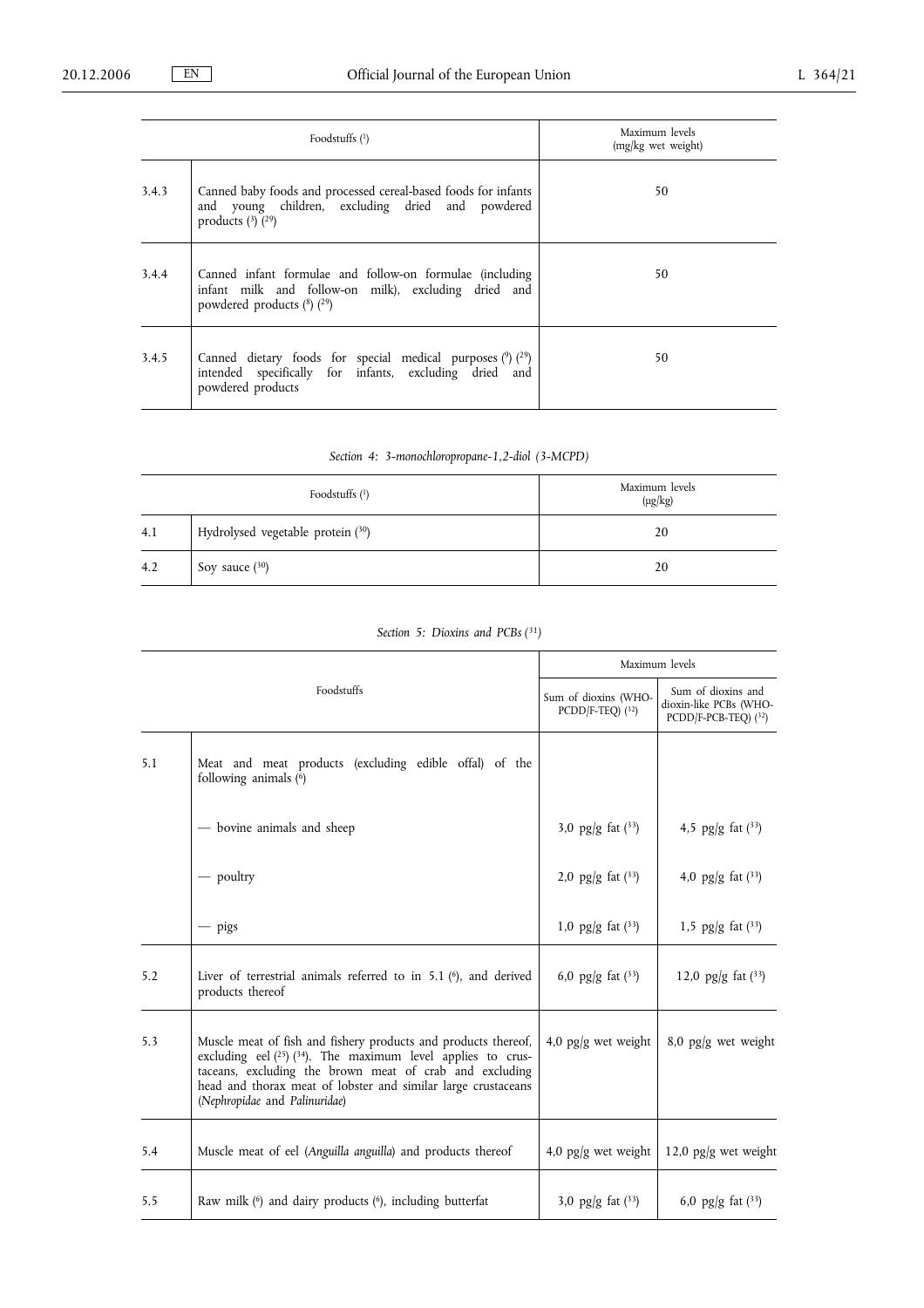|            |                                                                                                                  | Maximum levels                              |                                                                      |
|------------|------------------------------------------------------------------------------------------------------------------|---------------------------------------------|----------------------------------------------------------------------|
| Foodstuffs |                                                                                                                  | Sum of dioxins (WHO-<br>$PCDD/F-TEQ$ ) (32) | Sum of dioxins and<br>dioxin-like PCBs (WHO-<br>PCDD/F-PCB-TEQ) (32) |
| 5.6        | Hen eggs and egg products $(6)$                                                                                  | 3,0 pg/g fat $(3^3)$                        | 6,0 pg/g fat $(3^3)$                                                 |
| 5.7        | Fat of the following animals:                                                                                    |                                             |                                                                      |
|            | - bovine animals and sheep                                                                                       | $3,0$ pg/g fat                              | 4,5 $pg/g$ fat                                                       |
|            | - poultry                                                                                                        | $2,0$ pg/g fat                              | 4,0 $pg/g$ fat                                                       |
|            | $-$ pigs                                                                                                         | $1,0$ pg/g fat                              | $1,5$ pg/g fat                                                       |
| 5.8        | Mixed animal fats                                                                                                | $2,0$ pg/g fat                              | $3,0$ pg/g fat                                                       |
| 5.9        | Vegetable oils and fats                                                                                          | $0.75$ pg/g fat                             | $1,5$ pg/g fat                                                       |
| 5.10       | Marine oils (fish body oil, fish liver oil and oils of other marine<br>organisms intended for human consumption) | $2,0$ pg/g fat                              | 10,0 $pg/g$ fat                                                      |

# *Section 6: Polycyclic aromatic hydrocarbons*

| Foodstuffs |                                                                                                                                                                                                                                                                                                                           | Maximum levels<br>(µg/kg wet weight) |  |
|------------|---------------------------------------------------------------------------------------------------------------------------------------------------------------------------------------------------------------------------------------------------------------------------------------------------------------------------|--------------------------------------|--|
| 6.1        | Benzo(a) pyrene $(35)$                                                                                                                                                                                                                                                                                                    |                                      |  |
| 6.1.1      | Oils and fats (excluding cocoa butter) intended for direct<br>human consumption or use as an ingredient in foods                                                                                                                                                                                                          | 2.0                                  |  |
| 6.1.2      | Smoked meats and smoked meat products                                                                                                                                                                                                                                                                                     | 5,0                                  |  |
| 6.1.3      | smoked fish and smoked fishery<br>Muscle<br>of<br>meat<br>products $(^{25})$ $(^{36})$ , excluding bivalve molluscs. The maximum<br>level applies to smoked crustaceans, excluding the brown<br>meat of crab and excluding head and thorax meat of lobster<br>and similar large crustaceans (Nephropidae and Palinuridae) | 5,0                                  |  |
| 6.1.4      | Muscle meat of fish $(24)$ $(25)$ , other than smoked fish                                                                                                                                                                                                                                                                | 2.0                                  |  |
| 6.1.5      | cephalopods, other than smoked $(26)$ . The<br>Crustaceans,<br>maximum level applies to crustaceans, excluding the brown<br>meat of crab and excluding head and thorax meat of lobster<br>and similar large crustaceans (Nephropidae and Palinuridae)                                                                     | 5,0                                  |  |
| 6.1.6      | Bivalve molluscs $(26)$                                                                                                                                                                                                                                                                                                   | 10,0                                 |  |
| 6.1.7      | Processed cereal-based foods and baby foods for infants and<br>young children $(3)$ $(29)$                                                                                                                                                                                                                                | 1,0                                  |  |
| 6.1.8      | Infant formulae and follow-on formulae, including infant milk<br>and follow-on milk $(^{8})$ $(^{29})$                                                                                                                                                                                                                    | 1,0                                  |  |
| 6.1.9      | Dietary foods for special medical purposes $(2)$ ( $(29)$ ) intended<br>specifically for infants                                                                                                                                                                                                                          | 1,0                                  |  |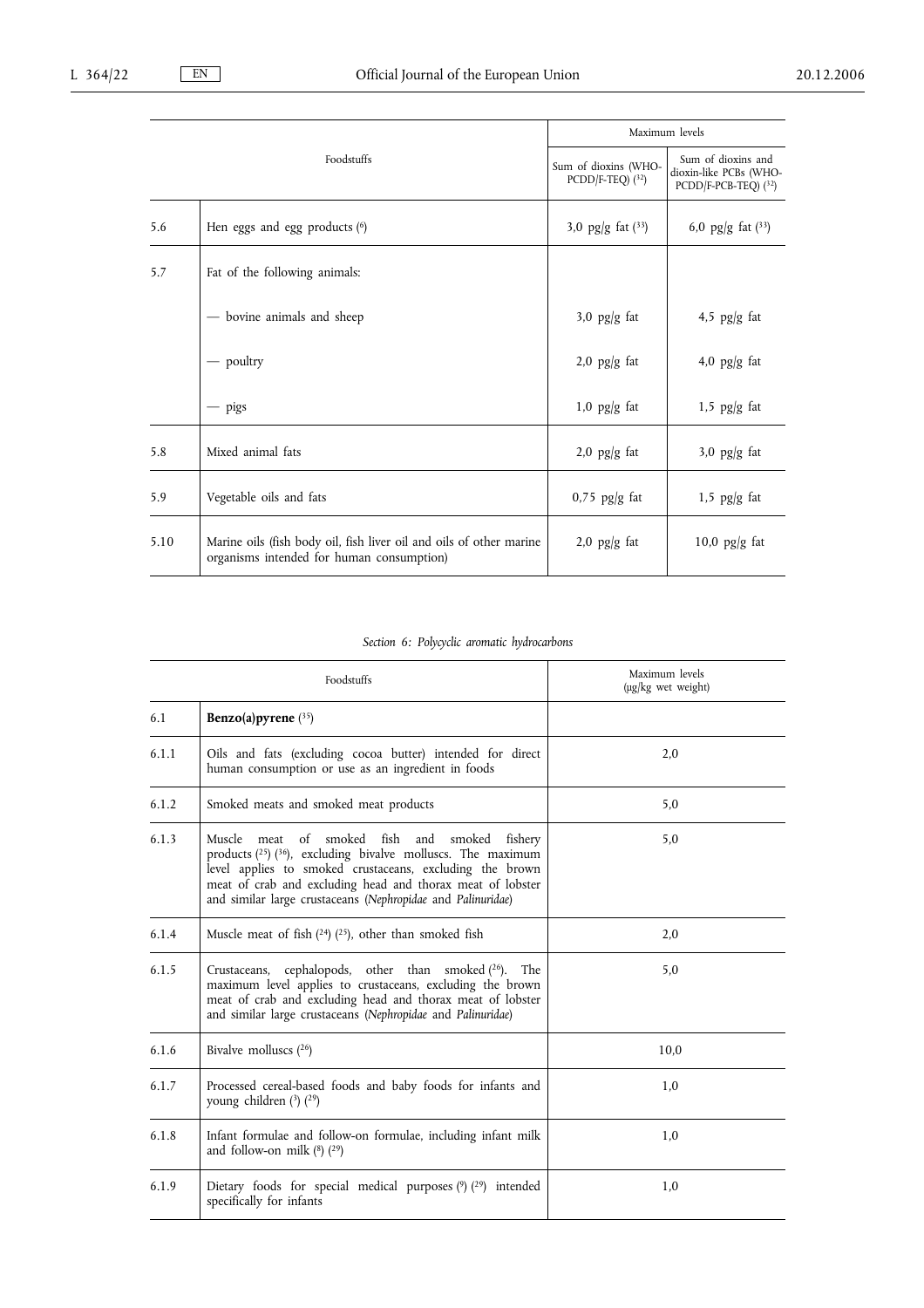- (<sup>1</sup>) As regards fruits, vegetables and cereals, reference is made to the foodstuffs listed in the relevant category as defined in Regulation (EC) No 396/2005 of the European Parliament and of the Council of 23 February 2
- ( 2) The maximum levels do not apply for fresh spinach to be subjected to processing and which is directly transported in bulk from field to processing plant.
- ( 3) Foodstuffs listed in this category as defined in Commission Directive 96/5/EC of 16 February 1996 on processed cereal-based foods and baby foods for infants and young children (OJ L 49, 28.2.1996, p. 17) as last amended by Directive 2003/13/EC (OJ L 41, 14.2.2003, p. 33).
- ( 4) The maximum level refers to the products ready to use (marketed as such or after reconstitution as instructed by the manufacturer).
- ( 5) The maximum levels refer to the edible part of groundnuts and nuts. If groundnuts and nuts 'in shell' are analysed, it is assumed when calculating the aflatoxin content all the contamination is on the edible part.
- (\*) Foodstuffs listed in this category as defined in Regulation (EC) No 853/2004 of the European Parliament and of the Council of 29<br>April 2004 laying down specific hygiene rules for food of animal origin (OJ L 226, 25.6.2
- ( 7) The maximum level refers to the dry matter. The dry matter is determined in accordance with Regulation (EC) No 401/2006.
- ( 8) Foodstuffs listed in this category as defined in Commission Directive 91/321/EEC of 14 May 1991 on infant formulae and follow-on formulae (OJ L 175, 4.7.1991, p. 35) as last amended by Directive 2003/14/EC (OJ L 41, 14.2.2003, p. 37).
- ( 9) Foodstuffs listed in this category as defined in Commission Directive 1999/21/EC of 25 March 1999 on dietary foods for special medical purposes (OJ L 91, 7.4.1999, p. 29).
- (<sup>10</sup>) The maximum level refers in the case of milk and milk products, to the products ready for use (marketed as such or reconstituted as instructed by the manufacturer) and in the case of products other than milk and milk products, to the dry matter. The dry matter is determined in accordance with Regulation (EC) No 401/2006.
- $^{(11)}$  Foodstuffs listed in this category as defined in Council Regulation (EC) No 1493/1999 of 17 May 1999 on the common organisation of the market in wine (OJ L 179, 14.7.1999, p. 1) as last amended by the Protocol con admission of the Republic of Bulgaria and Romania to the European Union (OJ L 157, 21.6.2005, p. 29).
- ( 12) The maximum level applies to products produced from the 2005 harvest onwards.
- ( 13) Foodstuffs listed in this category as defined in Council Regulation (EEC) No 1601/91 of 10 June 1991 laying down general rules on the definition, description and presentation of aromatised wines, aromatised wine-based drinks and aromatised wine-product cocktails (OJ L 149, 14.6.1991, p. 1) as last amended by the Protocol concerning the conditions and arrangements for admission of the<br>Republic of Bulgaria and Romania to the European Union. The maximum level for OTA applicable to th the proportion of wine and/or grape must present in the finished product.
- ( 14) Foodstuffs listed in this category as defined in Council Directive 2001/112/EC of 20 December 2001 relating to fruit juices and certain similar products intended for human consumption (OJ L 10, 12.1.2002, p. 58).
- ( 15) Foodstuffs listed in this category as defined in Council Regulation (EEC) No 1576/89 of 29 May 1989 laying down general rules on the definition, description and presentation of spirit drinks (OJ L 160, 12.6.1989, p. 1), as last amended by the Protocol concerning the conditions and arrangements for admission of the Republic of Bulgaria and Romania to the European Union.
- ( 16) Infants and young children as defined in Directive 91/321/EEC and Directive 96/5/EC.
- $(1^7)$  For the purpose of the application of maximum levels for deoxynivalenol, zearalenone, T-2 and HT-2 toxin established in points 2.4, 2.5 and 2.7 rice is not included in 'cereals' and rice products are not included in 'cereal products'.
- <sup>(18)</sup> The maximum level applies to unprocessed cereals placed on the market for first-stage processing. 'First-stage processing' shall mean any physical or thermal treatment, other than drying, of or on the grain. Cleaning, sorting and drying procedures are not considered to be 'first-stage processing' insofar no physical action is exerted on the grain kernel itself and the whole grain remains intact after<br>cleaning and sorting. In integrated production and processing systems, the maximum le
- <sup>(19</sup>) The maximum level applies to cereals harvested and taken over, as from the  $2005/06$  marketing year, in accordance with Commission Regulation (EC) No  $824/2000$  of 19 April 2000 establishing procedures for the taki
- ( 20) Maximum level shall apply from 1 July 2007.
- ( 21) This category includes also similar products otherwise denominated such as semolina.
- ( 22) Pasta (dry) means pasta with a water content of approximately 12 %.